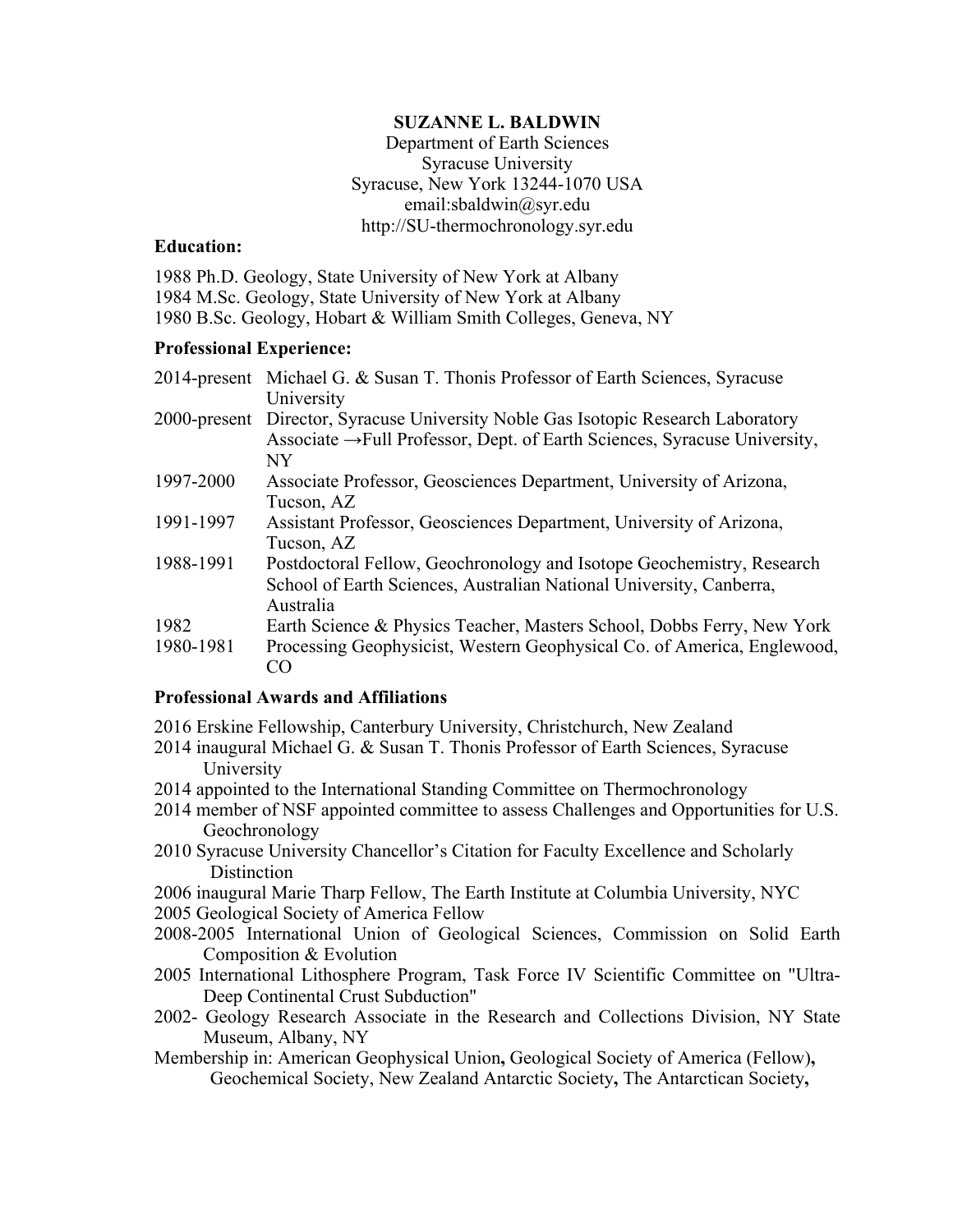Geological Society of New Zealand**,** Association of Women Geoscientists, Women in Science and Engineering**,** Sigma Xi**,** 500 Women Scientists

# **CURRENT RESEARCH INTERESTS**

- Noble gas studies in Earth and Planetary Science**s**
- Application of thermochronology, petrology, and structural geology to tectonics
- Pressure-temperature-time-deformation (P-T-t-D) evolution of plate boundary zones
- Extensional tectonics

# **PUBLICATIONS**

Google Scholar: 4731citations; h-index 37; i-10 index 57

# **Report to the U.S. National Science Foundation**

Harrison, T.M., Baldwin, S.L., M. Caffee, G. Gehrels, Schoene, B.L., Shuster, D.S., Singer, B., 2015. It's About Time: Opportunities and Challenges to U.S. Geochronology. Institute of Geophysics and Planetary Physics Publication 6539, University of California, Los Angeles, 56. pp.

### **Chapters in Scholarly Books and Monographs**

- Metamorphic Rocks: Constraints from Fission-Track Thermochronology. In: Malusà Geology. Springer Textbooks in Earth Sciences, Geography and Environment. Baldwin S.L., Fitzgerald P.G., Malusà M.G. (2019) Crustal Exhumation of Plutonic and M., Fitzgerald P. (eds) Fission-Track Thermochronology and its Application to Springer, [https://doi.org/10.1007/978-3-319-89421-8\\_13.](https://doi.org/10.1007/978-3-319-89421-8_13)
- Baldwin, S.L., T. Rawling and P.G. Fitzgerald, 2007, Thermochronology of the New Caledonia high pressure terrane: Implications of mid-Tertiary plate boundary in processes in the southwest Pacific, *in* Convergent Margin Terranes and Associated Regions: A Tribute to W.G. Ernst*,* Geological of America Special Paper 419, Editors M. Cloos, W. D. Carlson, M. C. Gilbert, J. G. Liou, and S. S. Sorensen, p. 117-134.
- Baldwin, S.L., 1996, Contrasting P-T-t histories for blueschists from the western Baja terrane and Aegean: effects of synsubduction exhumation and backarc extension, *in*  Bebout, G.E., Scholl, D.W., Kirby, S.H., and Platt, J.P., Subduction Top to Bottom, American Geophysical Union, p. 135-141.

### **Refereed Journal Articles (\*denotes student co-author)**

- Baldwin, S.L., \*Schönig, J., \*Gonzalez, J.P., Davies, H., von Eynatten, H., Garnet sand terrane on Earth, Proceedings of the National Academy of Sciences, Jan 2021, 118 (3) e2017231118; DOI:10.1073/pnas.2017231118. reveals rock recycling processes in the youngest exhumed high- and ultrahigh-pressure
- \*Gonzalez, J.P., Baldwin, S.L., Thomas, J.B., Nachlas, W.O.,and Fitzgerald, P.G., Evidence for ultrahigh-pressure metamorphism discovered in the Appalachian orogen, Geology (Boulder) (June 2020) 48 (10): 947-951.
- Jordan, T., Fulton, P., Tester, J., Bruhn, D., Asanuma, H., Harms, U., Wang, C., Schmitt, D., Vardon, P.J., Hofmann, H., Pasquini, T., Smith, J., and the workshop participants, Borehole research in New York State can advance utilization of low-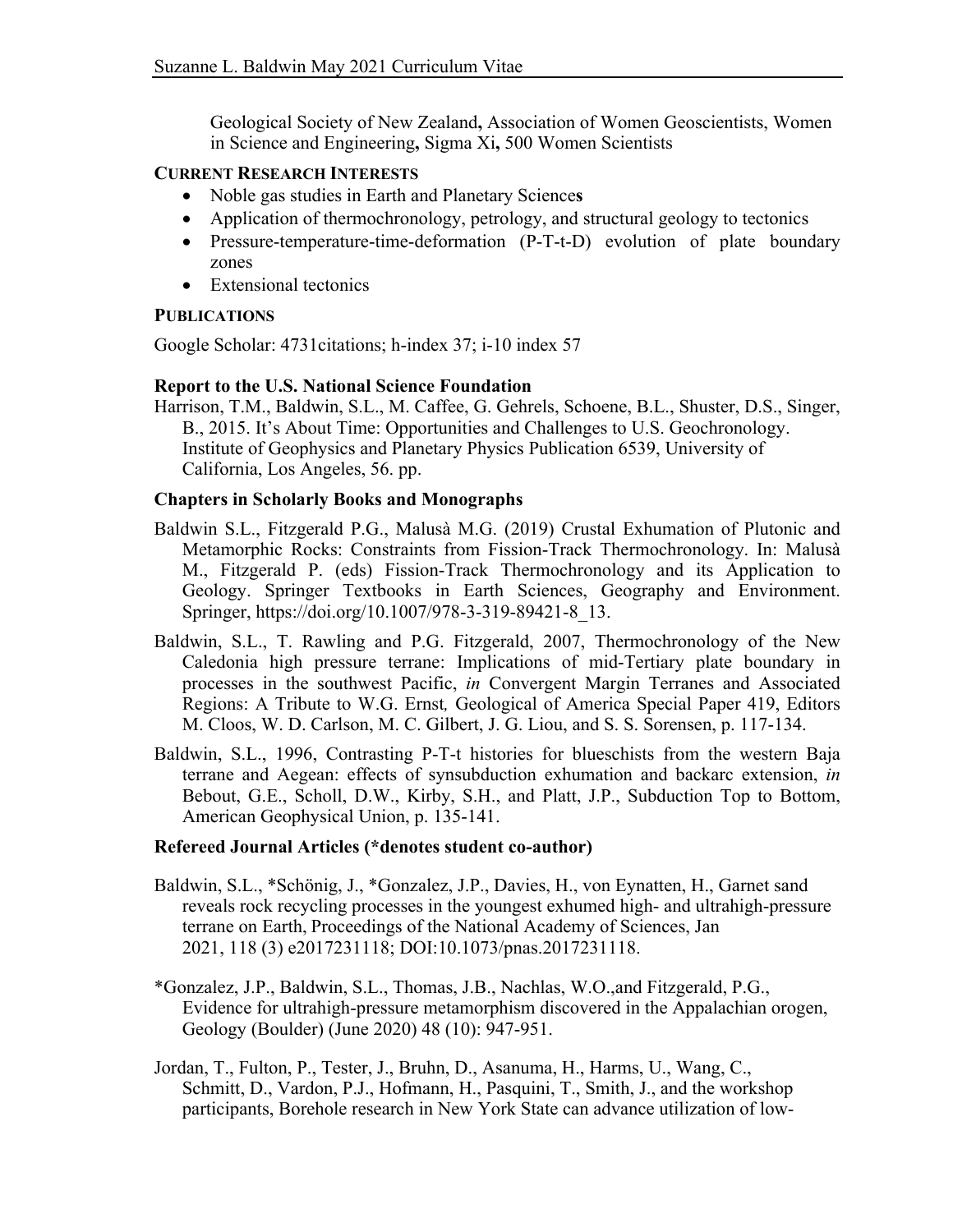enthalpy geothermal energy, management of potential risks, and understanding of deep sedimentary and crystalline geologic systems, Sci. Dril., 28, 75–91, 2020. <https://doi.org/10.5194/sd-28-75-2020>.

- Ammonium-bearing Silicates with Electron Probe Microanalysis (EPMA). *Microscopy*  Nachlas, W., Baldwin, S., Thomas, J., & Ackerson, M. (2020). Investigation of N in *and Microanalysis, 26*(S2), 42-43. doi:10.1017/S1431927620013203
- Faryad, S.W., Baldwin, S.L., Jedlicka, R., Ježek, J., 2019, Two-stage garnet growth in coesite eclogite from the southeastern Papua New Guinea (U)HP terrane and its geodynamic significance Contributions to Mineralogy and Petrology, 174: 73. <https://doi.org/10.1007/s00410-019-1612-4>.
- quartzofeldspathic gneiss from eastern Papua New Guinea, Journal of Metamorphic **\***Gonzalez, J., Thomas, J.B., Baldwin, S.L., Alvaro, M. 2019, Quartz-in-Garnet and Ti-in-Quartz (QuiG-TiQ) thermobarometry: methodology and first application to a Geology, DOI: 10.1111/jmg.12508
- \*Gonzalez, J., and Baldwin, S. L., Modeling white mica pressure-temperature-time (P-T-t) paths using <sup>40</sup>Ar/<sup>39</sup>Ar thermochronologic and thermobarometric data, Terra Nova. 2019; 00:1–10. [https://doi.org/10.1111/ter.12381.](https://doi.org/10.1111/ter.12381)
- model for titanium in coesite (TitaniC), Contributions to Mineralogy and \*Osborne, Z.R., Thomas, J.B., Nachlas, W.O., Baldwin, S.L., Holycross, M.E., Spear, F.S., and Watson E.B., 2019, An experimentally calibrated thermobarometric solubility Petrology,174:34,<https://doi.org/10.1007/s00410-019-1575-5>.
- Liao, J., Malusà, M.G., Liang, Z., Baldwin, S.L., Fitzgerald P.G., and Gerya, T., 2018, Divergent plate motion drives rapid exhumation of (ultra)high pressure Science rocks, Earth and Planetary Science Letters, 491, 67-80. <https://doi.org/10.1016/j.epsl.2018.03.024>.
- Das, J.P., Baldwin, S.L., Delano, J.W., 2016, <sup>40</sup>Ar/<sup>39</sup>Ar and cosmic ray exposure ages of plagioclase-rich lithic fragments from Apollo 17 regolith, 78461, Earth, Planets, and Space, 68:11, DOI 10.1186/s40623-016-0381-9.
- (2015), Geochronology: It's about time, *Eos, 96,*doi:10.1029/2015EO041901. Harrison, M., S. Baldwin, M. Caffee, G. Gehrels, B. Schoene, D. Shuster, and B. Singer Published on 28 December 2015.
- Baldwin, S.L., Das, J.P., 2015, Atmospheric Ar and Ne returned from mantle depths to the Earth's surface via forearc recycling, Proc. National Academy of Sci., <www.pnas.org/cgi/doi/10.1073/pnas.142412211>.
- (U)HP exhumation along the Cenozoic Adria-Europe plate boundary (Western Alps, Malusà, M.G., Faccenna, C., Baldwin, S.L., Fitzgerald, P.G., Rossetti, F., Balestrieri. M.L., Danišík, M., Ellero. A., Ottria G., Piromallo, C., 2015, Contrasting styles of Calabria, Corsica), Geochem. Geophys. Geosyst., 16, doi:10.1002/2015GC005767.
- Baldwin, S.L., 2015, Zircon dissolution and growth during metamorphism, American Mineralogist, [http://dx.doi.org/10.2138/am-2015-5279.](http://dx.doi.org/10.2138/am-2015-5279)
- \* Gombosi, D.J., Baldwin, S.L., Watson, E.B., Swindle, T.D., Delano, J.W., Roberge, W.G., 2015, Argon Diffusion in Apollo 16 Impact Glass Spherules: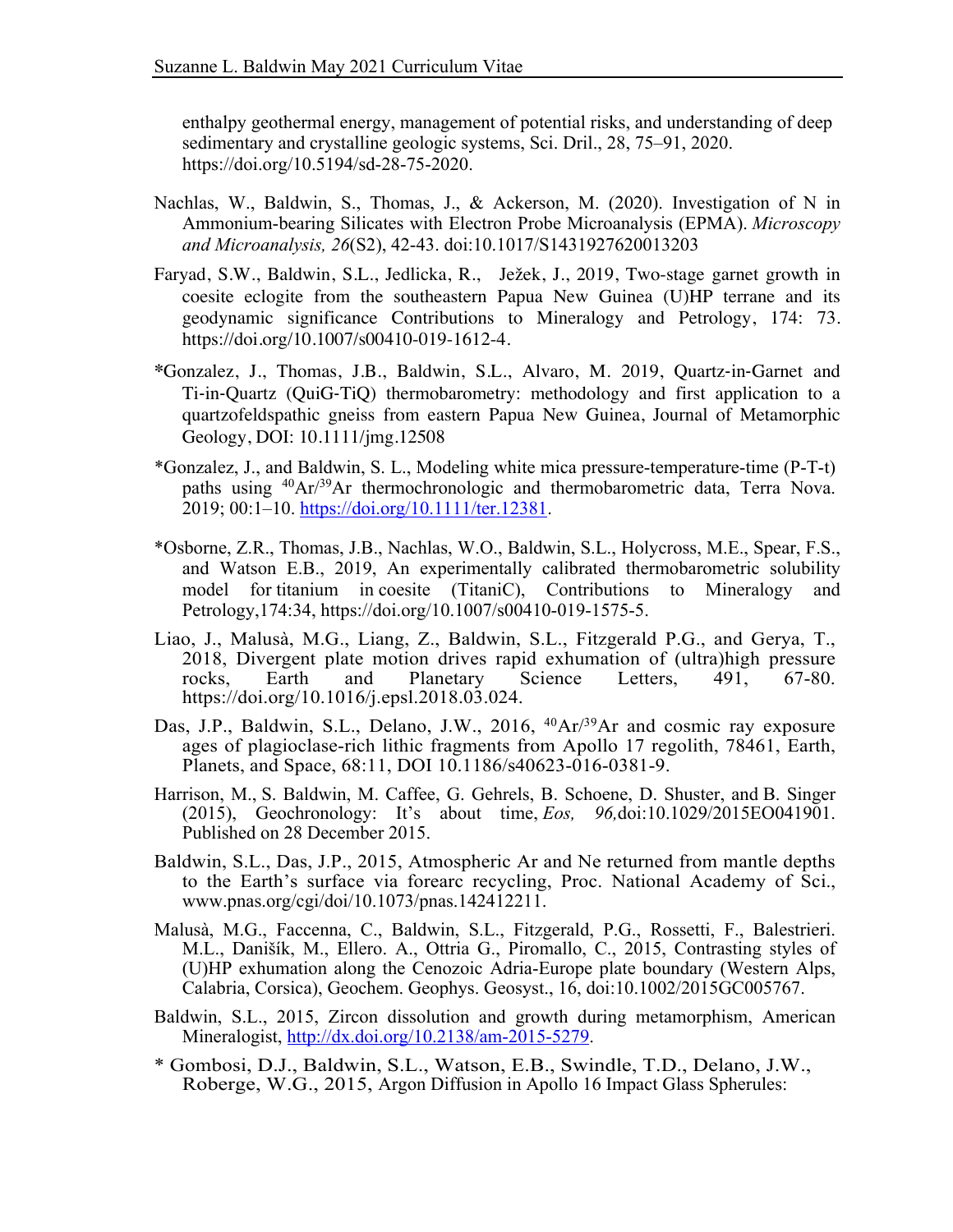Implications for <sup>40</sup>Ar/<sup>39</sup>Ar Dating of Lunar Impact Events Geochimica et Cosmochimica Acta, 251-268, [doi.org/10.1016/j.gca.2014.09.031](https://doi.org/10.1016/j.gca.2014.09.031).

- \*Zirakparvar, A., Baldwin S.L., and Schmitt, A.K., 2014, Zircon growth in (U)HP quartzofeldspathic host gneisses exhumed in the Woodlark Rift of Papua New Guinea, Geochem. Geophys. Geosyst., 15, 1258–1282, doi:10.1002/2013GC004964.
- Bröcker, M., Baldwin, S. & \*Arkudas, R. (2013). The geologic significance of  $^{40}Ar/^{39}Ar$ and Rb–Sr white mica ages from Syros and Sifnos, Greece: a record of continuous (re)crystallization during exhumation? Journal of Metamorphic Geology, DOI: 10.1111/jmg.12037.
- \*Gombosi, D.J., Garver, J., Baldwin, S.L., 2013, On the development of electron probe zircon fission track thermochronology, Chemical Geology, doi: 10.1016/j.chemgeo.2013.11.005.
- \*Zirakparvar, N.A., Baldwin, S.L., Vervoort, J.D., 2013, The origin and evolution of the Woodlark Rift of Papua New Guinea, Gondwana Research, 23, 931-943; doi: 10.1016/j.gr.2012.06.013.
- Baldwin, S.L., Fitzgerald, P.G., and Webb, L.E., 2012, Tectonics of the New Guinea region, Annu. Rev. Earth Planet. Sci. 40:495-520. 10.1146/annurev-earth-040809- 152540.
- Kylander-Clark, A.R.C., 2012, Multi-stage exhumation of young UHP-HP rocks: timescales of melt crystallization in the D'Entrecasteaux Islands, southeastern Papua Gordon, S. M., Little, T.A., Hacker, B.R., Bowring, S.A., \*Korchinski, M., Baldwin, S.L., New Guinea, EPSL, 351-352, 237-246.
- $10.1016$ /j.pss.2012.03.005. Kula, J., Baldwin, S.L., 2012, On hematite as a target for dating aqueous conditions on Mars, Planetary and Space Science, Volume 67, Issue 1, p. 101-108. doi:
- Miller S.R., Baldwin S.L., Fitzgerald, PG. 2012. Transient fluvial incision and active surface uplift in the Woodlark Rift of eastern Papua New Guinea. *Lithosphere*, 4(2), 131-149, doi:10.1130/L135.1
- Papua \*Zirakparvar, N.A., Baldwin, S.L., Vervoort, J.D., 2012, The origin and evolution of the Woodlark Rift of Papua New Guinea, Gondwana Research; doi: 10.1016/j.gr.2012.06.013
- Brownlee, S.J., Hacker, B.R., Salisbury, M., Seward, G., Little, T.A., Baldwin, S. L., Abers, G.A., 2011, Predicted velocity and density structure of the exhuming Papua New Guinea ultrahigh-pressure terrane, Jour. Geophys. Res. , VOL. 116, B08206, doi:10.1029/2011JB008195
- Kula, J., Baldwin. S.L., 2011, Jarosite, argon diffusion, and dating aqueous mineralization on Earth and Mars, Earth and Planetary Science Letters 310, 314–318.
- \*Korchinski, M., 2011, Diapiric exhumation of Earth's youngest (UHP) eclogites in the gneiss domes of the D'Entrecasteaux Islands, Papua New Guinea, Tectonophysics, 510, Little, T.A., Hacker, B.R., Gordon, S.M., Baldwin, S.L., Fitzgerald, P.G., Ellis, S., 39-68.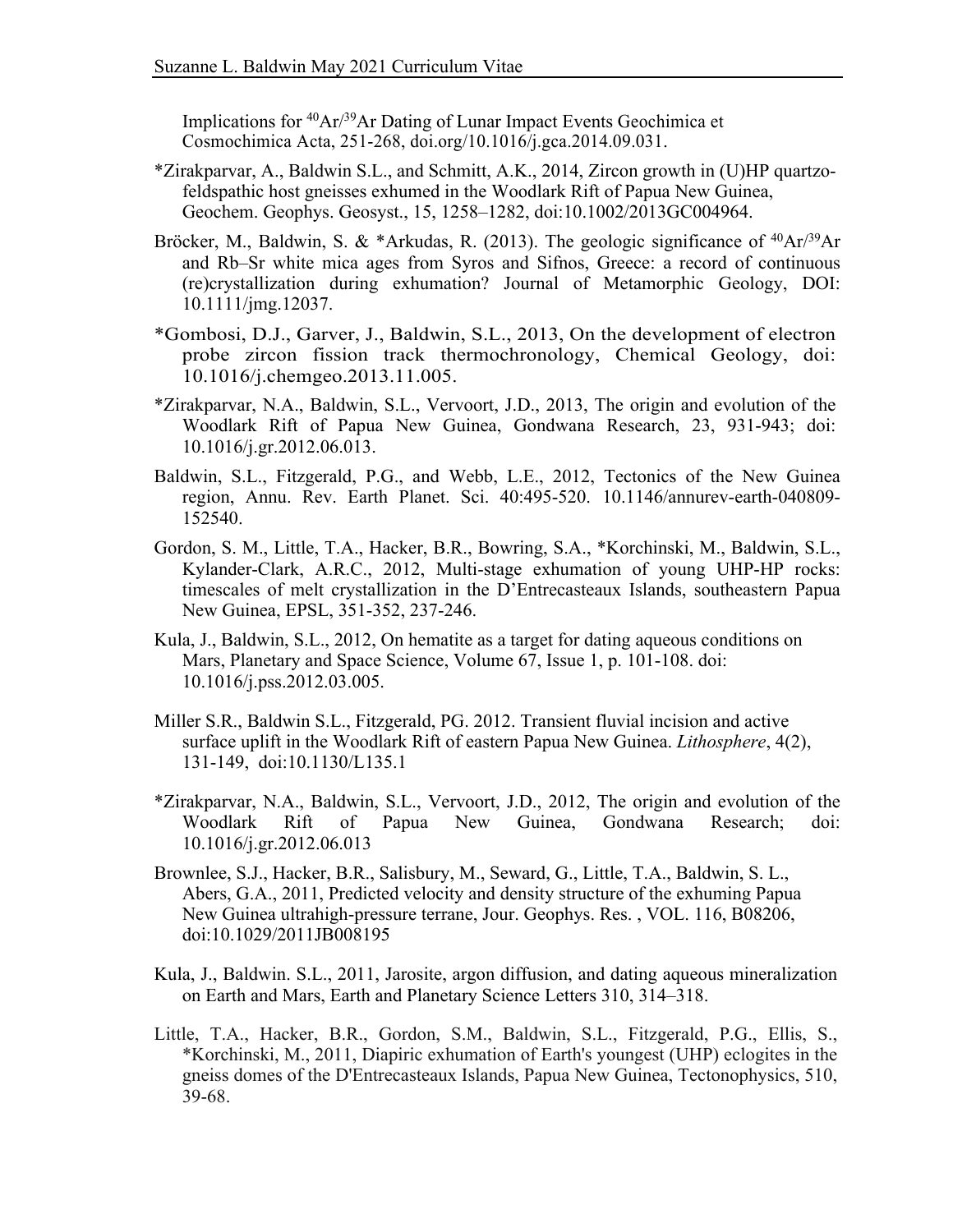- applied to plate boundary zones: Insights from the (U)HP terrane exhumed within the \*Zirakparvar N.A., S.L. Baldwin, J.D. Vervoort, 2011. Lu–Hf garnet geochronology Woodlark Rift, Earth and Planetary Science Letters, Volume 309, Issue 1-2, p. 56-66.
- Metcalf, 2010. Magnetostratigraphy and detrital apatite fission track thermochronology in syntectonic conglomerates: constraints on the exhumation of the South-Central \*Beamud, E., J.A. Munoz, P.G. Fitzgerald, S.L. Baldwin, M. Garcés, L. Cabrera and J.R. Pyrenees. Basin Research. DOI: 10.1111/j.1365-2117.2010.00492.x
- Miller, S.R., Fitzgerald, P.G., and Baldwin, S.L., 2010. Cenozoic range-front faulting and development of the Transantarctic Mountains near Cape Surprise, Antarctica: Thermochronologic and geomorphologic constraints, *Tectonics*, doi:10.1029/2009TC002457.
- Metcalf, J.R., Fitzgerald, P.G., Baldwin, S.L., Muñoz J.-A., 2009. Thermochronology of a convergent orogen: constraints on the timing of thrust faulting and subsequent exhumation of the Maladeta Pluton in the Central Pyrenean Axial Zone Earth and Planetary Science Letters 287, 488–503.
- Baldwin, S.L., Webb, L.E., and Monteleone, B.D., 2008. Late Miocene coesite-eclogite exhumed in the Woodlark Rift, Geology, v. 36; no. 9; p. 735–738; doi: 10.1130/G25144A.1.
- Webb, L.E., Baldwin, S.L., Little, T. A., Fitzgerald, P.G., 2008. Can microplate rotation drive subduction inversion? Geology, v. 36(10), p. 823–826.
- Fitzgerald, P.G. and S.L. Baldwin, 2007. Thermochronologic constraints on Jurassic rift flank denudation in the Thiel Mountains, Antarctica, in Antarctica: A keystone in a Changing World - Online Proceedings of the 10th ISAES, edited by A. K. Cooper and C. R. Raymond et al., USGS Open-File Report 2007-1047, Short Research Paper 044, 4 p.; doi10.3133/of2007-1047.srp044.
- D'Entrecastreaux Islands, SE Papua New Guinea. Journal of Metamorphic Geology, \*Monteleone, B.D., Baldwin, S.L., Webb, L.E., Fitzgerald, P.G., Grove, M. and A.K. Schmitt, 2007. Late Miocene-Pliocene eclogite-facies metamorphism, 25, 245-265.
- and metamorphic core complex formation ahead of the Woodlark spreading ridge, Papua Little, T. A., S. L. Baldwin, P. G. Fitzgerald, and B. Monteleone, 2007, Continental rifting D'Entrecasteaux Islands, Papua New Guinea, Tectonics, 26, TC1002, doi:10.1029/2005TC001911.
- Fitzgerald, P.G., Baldwin, S.L., Webb, L.E., and O'Sullivan, P., 2006, (U/Th)/He data from slowly cooled crustal terranes and the interpretation of intra-sample variations of single crystal apatite ages from vertical profiles, Chemical Geology, 225, 91-120.
- \*Lewis, A.R., Marchant, D.R., Baldwin, S.L., Webb, L.E., 2006, The age and origin of the Labyrinth, western Dry Valleys, Antarctica: evidence for extensive middle Miocene subglacial floods and freshwater discharge to the Southern Ocean, Geology, vol. 34, no.7, 513-516.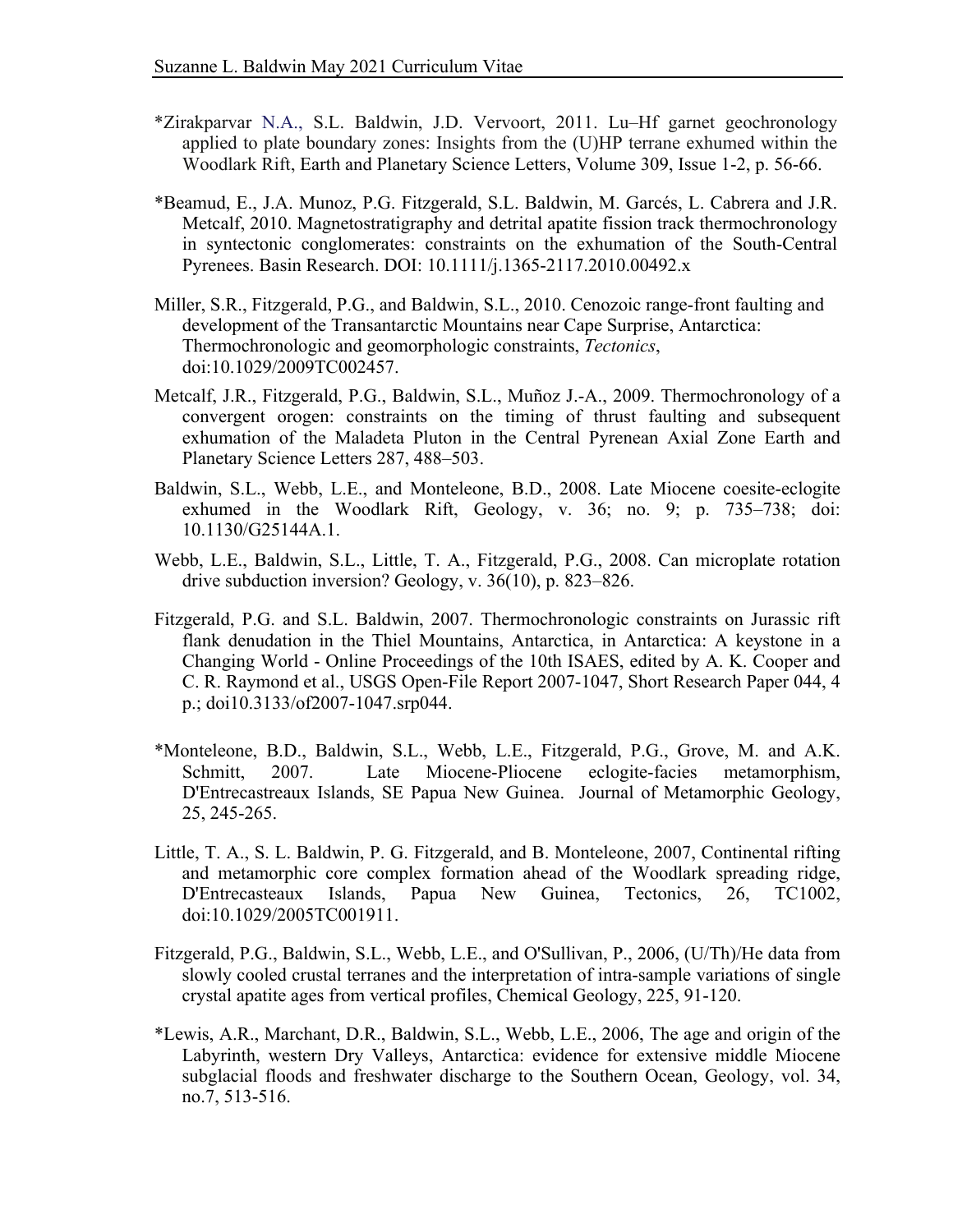- 2004, Pliocene eclogite exhumation at plate tectonic rates in eastern Papua New Baldwin, S.L., \*Monteleone, B., Webb, L.E., Fitzgerald, P.G., Grove, M., and Hill, E.J., Guinea, Nature, v.431, 263-267.
- 2004, Cenozoic plate boundary evolution in the South Island of New Zealand: New Batt, G.E., Baldwin, S.L., \*Cottam, M.A., Fitzgerald, P.G., Brandon, M.T., Spell, T.L., thermochronological constraints, Tectonics, Vol. 23, No. 4, TC4001, 10.1029/2003TC001527.
- Ross Sea mylonites and the timing of intracontinental extension within the West Siddoway, C.S., Baldwin, S.L., Fitzgerald, P.G., Fanning, C.M., and Luyendyk, B.P., 2004, Antarctic rift system: Geology, v. 32, no. 1, p.57-60.
- geochronology of the Ecstall Pluton in the Coast Mountains of British Columbia; evidence for local deformation rather than large-scale transport, Journal of Geophysical Butler, B., Gehrels, G., Baldwin, S.L., and Davidson, C., 2002, Paleomagnetism and Research, 107, no B1, EPM3-2-EPM3-13.
- Thermochronologic constraints for the tectonic evolution of the Moresby Seamount, Woodlark Basin, Papua New Guinea, O.D.P. Leg 180 Scientific Results Volume, **\***Monteleone, B.D., Baldwin, S.L., Ireland, T.R., and Fitzgerald, P.G., 2001, [http://www-odp.tamu.edu/publications/180\\_SR/173/173.htm](http://www-odp.tamu.edu/publications/180_SR/173/173.htm).
- \*Miller, S.R., Fitzgerald, P.G. and Baldwin, S.L, 2001, Structure and kinematics of the central Transantarctic Mountains: Constraints from structural geology and geomorphology near Cape Surprise. Terra Antarctica, 8(1), 11-24.
- exhumation across the Pyrenean orogen: implications for the tectonic evolution of Fitzgerald, P.G., Muñoz, J.A., Coney, P.J. and Baldwin, S.L., 1999, Asymmetric collisional orogens, Earth and Planetary Science Letters, 173, 157-170.
- Zone, Ios, Greece: the effects of ductile shear in the argon partial retention zone (PRZ), Baldwin, S.L., and Lister, G.S., 1998, Thermochronology of the South Cyclades Shear Journal of Geophysical Research, 103(B4), 7315-7336.
- magmatic events on Magdalena and Santa Margarita Islands, Baja California Sur, Mexico: implications for the tectonic evolution of the Baja California continental \*Bonini, J.A., and Baldwin, S.L., 1998, Mesozoic metamorphic and Mid to Late Tertiary borderland, Geological Society of America Bulletin, 110(8), 1094-1104**.**
- Fitzgerald, P.G., and Baldwin, S.L., 1997, Detachment fault model for the evolution of the Ross Embayment: geologic and fission track constraints from DSDP site 270, in Ricci, C.A., ed., The Antarctic region: geological evolution and processes, Terra Antarctica Publication, Siena, p. 555-564 .
- Lister, G.S., and Baldwin, S.L., 1996, Modelling the effect of arbitrary P-T-t histories on argon diffusion in minerals using the MacArgon program for the Apple Macintosh: Tectonophysics, v. 253, p. 83-109.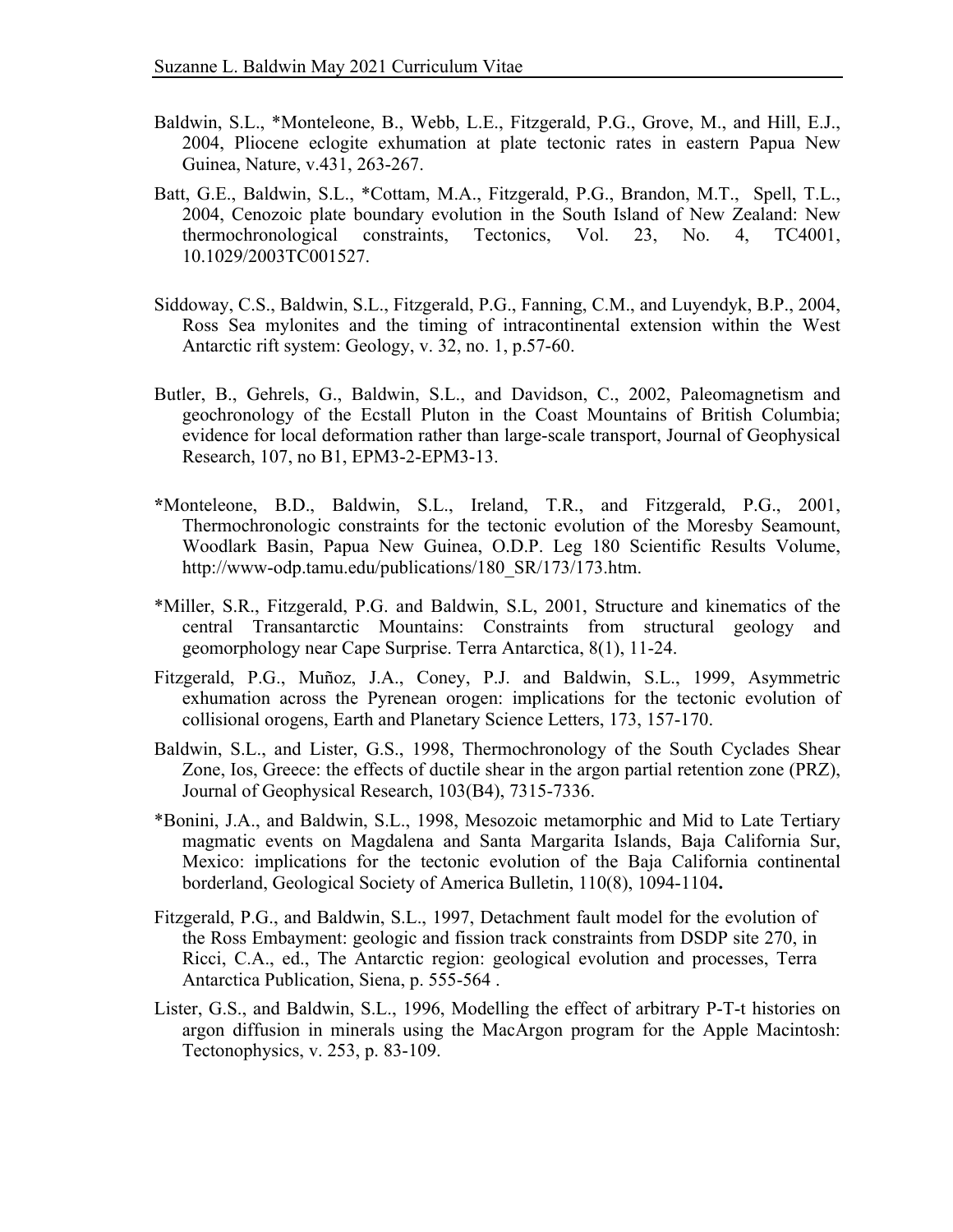- Baldwin, S.L., and Ireland, T., 1995, A tale of two eras: Plio-Pleistocene unroofing of Cenozoic and Late Archean zircons from active metamorphic core complexes, Solomon Sea, Papua New Guinea: Geology, 23, 1023-1026.
- on Bjurbole: \*Burkland, M.K., Swindle, T.D., and Baldwin, S.L., 1995, Isothermal heating experiments Implications for the release mechanisms of radiogenic  $129Xe$ . Geochemica et Cosmochimica Acta, 59(10), 2085-2094.
- evolution of the intracratonic Arltunga Nappe Complex, central Australia: Tectonics, Dunlap, W.J., Teyssier, C., McDougall, I., and Baldwin, S.L., 1995, Thermal and structural 14(5), 1182-1204.
- Hill, E.J., Baldwin, S.L., and Lister, G.S., 1995, Magmatism as an essential driving force for formation of active metamorphic core complexes in eastern Papua New Guinea: Journal of Geophysical Research, 100, 10,441-10,451.
- Pinaleno-Jackson Mountain core complex, southeast Arizona: Geological Society of \*Long, K. B., Baldwin, S.L., and Gehrels, G.E., 1995, Tectonothermal evolution of the America Bulletin, 107, 1231-1240.
- Lister, G.S., and Baldwin, S.L., 1994, Plutonism and the origin of metamorphic core complexes — Comment and Reply: Geology, 22(5), 476.
- Thermochronologic constraints on the tectonic evolution of active metamorphic core Baldwin, S.L., Lister, G.S., Hill, E.J., Foster, D.A., and McDougall, I., 1993, complexes, D'Entrecasteaux Islands, Papua New Guinea: Tectonics, 12(3), 611-628.
- Hill, E.J., and Baldwin, S.L., 1993, Exhumation of high-pressure metamorphic rocks during crustal extension in the D'Entrecasteaux region, Papua New Guinea: Journal of Metamorphic Geology, 11, 261-277.
- Lister, G. S., and S. L. Baldwin, 1993, Plutonism and the origin of metamorphic core complexes: Geology, 21, 607-621.
- Baldwin, S.L., and Harrison, T.M., 1992, The P-T-t history of serpentinite matrix mélange from west-central Baja California: Geological Society of America Bulletin, 104, 18-31.
- Hill, E.J., Baldwin, S.L., and Lister, G.S., 1992, Unroofing of active metamorphic core complexes in the D'Entrecasteaux Islands, Papua New Guinea: Geology, 20, 907-910.
- meltrock from the Acraman impact structure, Gawler Ranges, South Australia: Baldwin, S.L., McDougall, I., and Williams, G.E., 1991, K/Ar and 40Ar/39Ar analyses of Australian Journal of Earth Sciences, 38, 291-298.
- Dunlap, W.J., Teyssier, C., McDougall, I., and Baldwin, S.L., 1991, Ages of deformation from K/Ar and  $^{40}Ar^{39}Ar$  dating of white micas: Geology, 19(12), 1213-1216.
- Baldwin, S.L., Harrison, T.M., and Fitz Gerald, J.D., 1990, Diffusion of 40Ar in metamorphic hornblende: Contributions to Mineralogy and Petrology, 105(6), 691-703.
- Baldwin, S.L., and Harrison, T.M., 1989, Geochronology of blueschists from west-central Baja California and the timing of uplift in subduction complexes: Journal of Geology, 97, 149-163.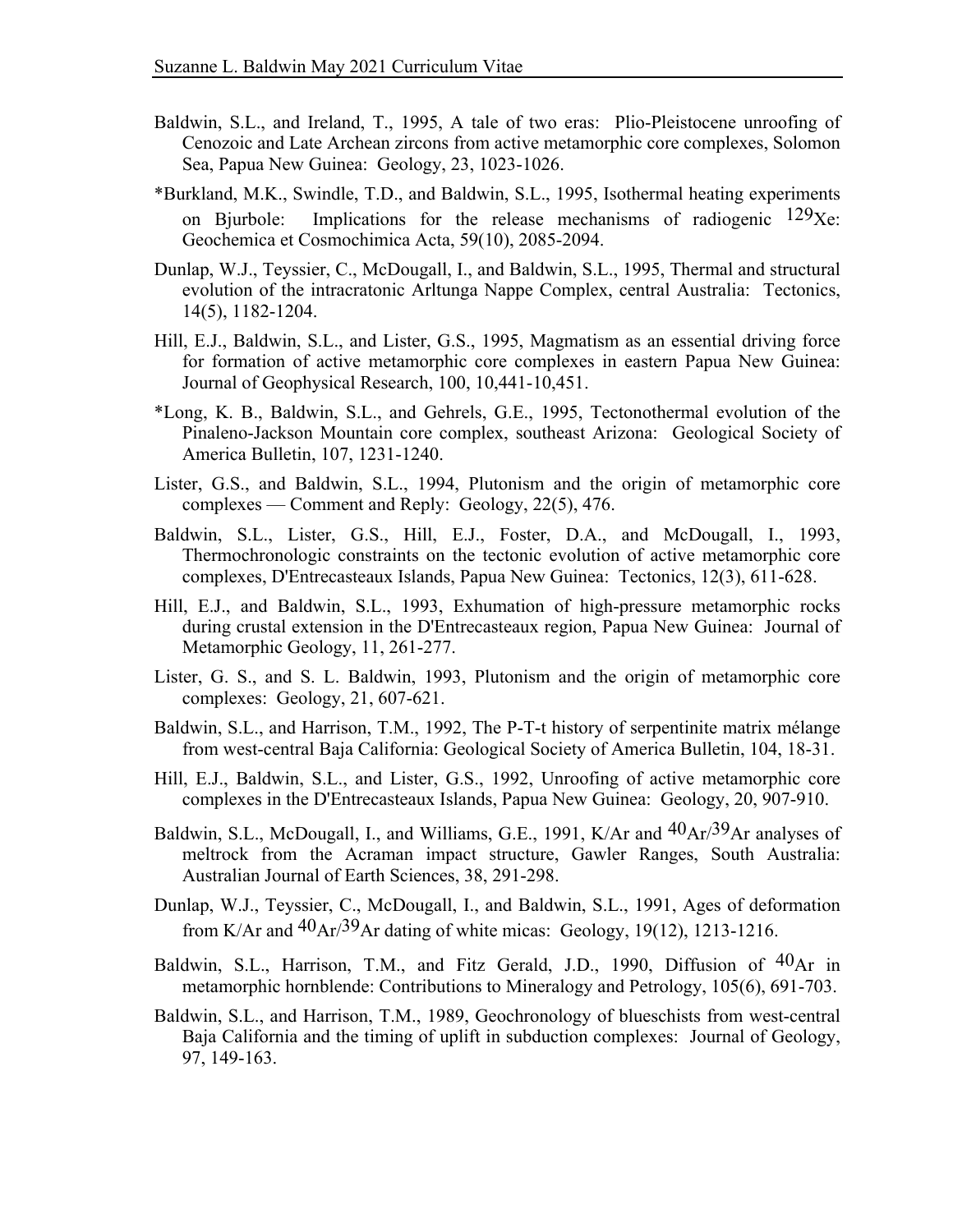Baldwin, S.L., Harrison, T.M., and Burke, K., 1986, Fission track evidence for the source of Scotland District sediments, Barbados and implications for post-Eocene tectonics of the southern Caribbean: Tectonics, 5(3), 457-468.

## **Chapters in Field Trip Guidebooks**

 \*Vandenberg, L., Lister, G., and Baldwin, S.L., 1996, The lower plate of the Ios core complex, Traverse 1, in Inside the Aegean Metamorphic Core Complexes, Lister, G., and Forster, M., eds. Australian Crustal Research Centre Technical Publication 45, 27- 34.

# **Technical Reports**

- Thermochronologic studies along the front of the Transantarctic Mountains near the Fitzgerald, P.G., Baldwin, S.L., \*Miller, S.R., and Dingle, G., 1996, Geologic and Shackleton and Liv Glaciers: Antarctic Journal of US, 31(2), 20-22.
- geomorphological observations at Cape Surprise, Shackleton Glacier area: Antarctic \*Miller, S.R., Fitzgerald, P.G., Baldwin, S.L., and Dingle, G., 1996, Structural and Journal of US, 31(2), 23-25.

### **Conference and Other Reports**

 Baldwin, S.L., and Lister, G.S., 1999, Penrose Conference Report: Mid-Cretaceous to Recent Plate Boundary Processes in the Southwest Pacific, G.S.A. Today, vol.9, no.10, p.13-15.

#### **GRANTS AND CONTRACTS**

### **Federal**

- Storage and diffusion of carbon and nitrogen in crustal materials, Department of Energy, Baldwin, S.L., PI, SU award \$299,997; collaborative with RPI, Watson E.B., Schaller, M., PIs. 09/01/2016-08/31/2021, with two year no cost extension.
- MRI: Acquisition of an electron microprobe at Syracuse University: a central New York regional user facility, NSF MRI, Thomas, J., PI, Baldwin, S.L., Samson, S.D., Gilbert, J., co-PIs, \$836,819, 09/16 –09/17.
- Setting the Stage for Life: From Interstellar Clouds to early Earth and Mars, NASA Astrobiology Institute, 1/1/09-12/31/15 (with no-cost extension), Whittet, D. PI, Watson, E.B., Ciolek, G., Ferris J., Delano J., Gaffey, M., Baldwin, S.L., Wayne Roberge, W., Swindle T., McGown, L. co-PIs. \$7.891 million; \$454,371 SU component.
- Collaborative Research: How Is Rifting Exhuming the Youngest HP/UHP Rocks on Earth?, NSF EAR Continental Dynamics Program, 7/1/08-7/31/14 (with no-cost P., Mann, P., Plank, T., Webb, L., co-PIs, \$3.596 million; SU component \$1,282,741*.* extensions) Baldwin, S.L., PI, Abers, G., Buck, R. Gaherty, J., Hacker, B., Fitzgerald,
- Experimental Determination of Ar and Ne Diffusivities in Lunar Impact Glasses, NASA Earth and Space Science Fellowship, 9/1/10-8/31/13, Suzanne Baldwin PI, David Gombosi PhD fellowship recipient, \$74,326.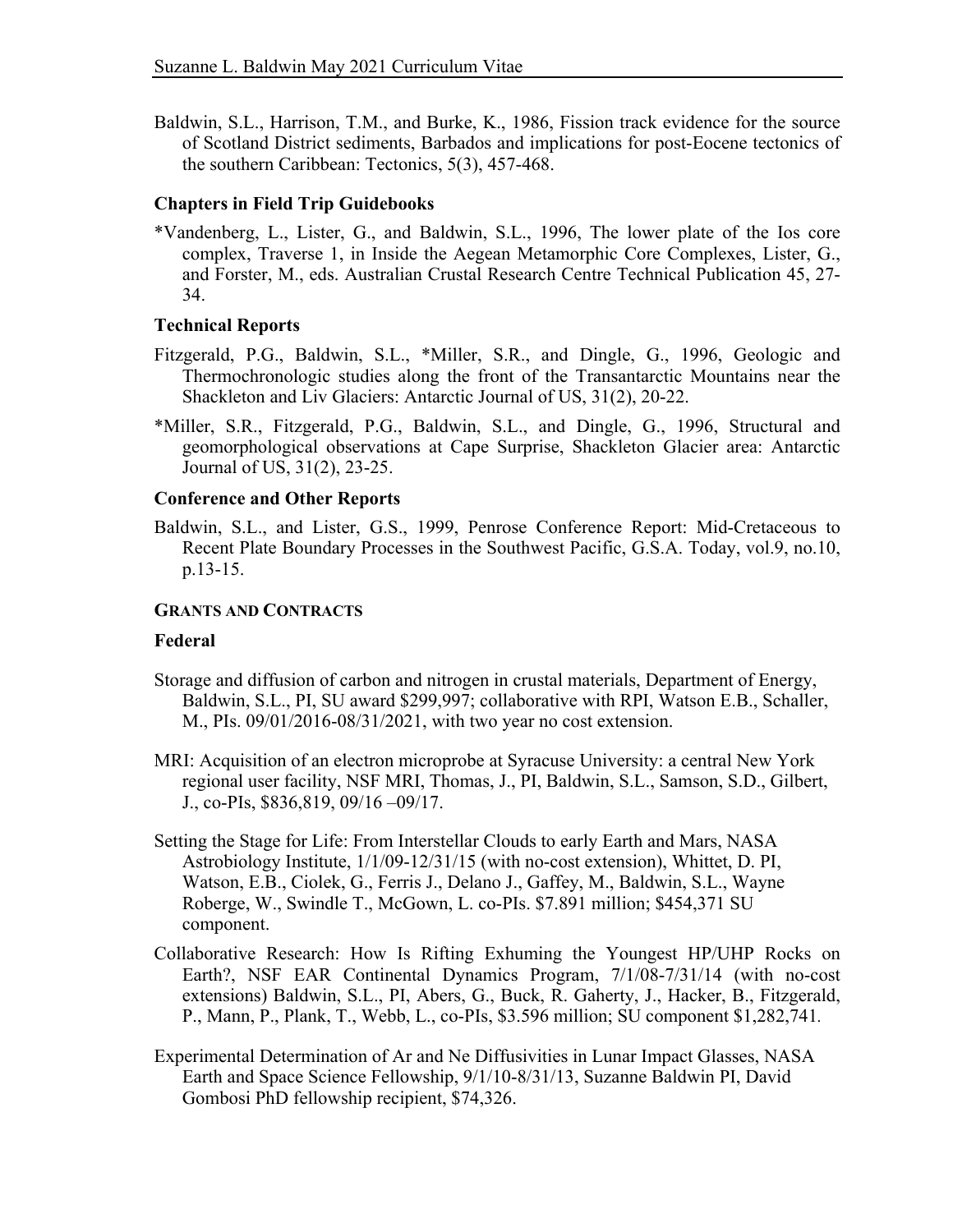- Along-Strike Variation of the Uplift and Exhumation of the Pyrenean Orogen: Constraining the Evolution of an Intraplate Collisional Orogen, Fitzgerald, P.G., and Baldwin, S.L., PIs, NSF-EAR Tectonics Program, 7/1/06-6/30/09, \$315,146.
- Marie Tharp Fellowship, The Earth Institute at Columbia University, Lamont-Doherty Earth Observatory, NSF ADVANCE Program, 2/06-5/06, \$30,000.
- Phase II Technician Support: Syracuse University Noble Gas Isotope Research Laboratory (SUNGIRL)", Baldwin, S.L., Fitzgerald, P.G., PIs, \$150,000, NSF-EAR Instrumentation and Facilities Program, 7/1/05-6/30/07.
- Acquisition of an Excimer Laser System for Syracuse University Noble Gas Isotope Baldwin, S.L., and Webb, L.E., PIs, \$77,340, 12/15/03 - 12/14/05. Research Laboratory (SUNGIRL), NSF-EAR Instrumentation and Facilities Program,
- Continental Extension in the Western Woodlark Basin: P-T-t-D constraints from Normanby and Misima Islands, NSF-EAR Tectonics Program Baldwin S.L., P.I., Fitzgerald, P.G. co-PI, \$312,000, 6/01/02-5/31/05.
- Travel to NSF sponsored Workshop on "Thermal processes in the context of EarthScope", Salt Lake City, UT, March 2004.
- Supplement Tracking the West Antarctic rift flank, National Science Foundation OPP-9615294 (Fitzgerald, P.G., and Baldwin, S.L., PIs), \$70,000, 9/1/02 - 8/31/03.
- Technician support: Syracuse University Noble Gas Isotope Research Laboratory 3/1/02 - 2/29/05. (SUNGIRL), EAR 01-30833 (Baldwin, S.L., and Fitzgerald, P.G., PIs), \$210,000,
- Travel to NSF sponsored Margins Education and Planning Workshop on "Rupturing of Continental Lithosphere in the Gulf of California/Salton Trough Region", Puerto Vallarta, Mexico, October 2000.
- Travel to NSF-OPP sponsored Antarctic Neotectonics workshop, Cerosa di Pontignano (Siena, Italy), July  $11-15<sup>th</sup>$ , 2001.
- noble gas mass spectrometry, NASA, (Swindle, T.D., P.I.; Chutjian, A., Cremers, D., \$651,934, 2/1/00- 1/31/03. An In-Situ Geochronology System based on laser-induced breakdown spectroscopy and Baldwin, S.L., Boynton, W.V., Kring, D.A., Darrach, M., co-Is/collaborators)
- Collaborative Research: Exhumation of the Transantarctic Mountains: constraints from (U- Th)/He dating of apatites, National Science Foundation, (Fitzgerald, P.G., Baldwin, S.L., co-PIs) \$65,000, 6/1/00-5/31/02; collaborative with Farley, K.A., Caltech.
- Collaborative Research: Investigation of the evolution of the Southern Alps of New Zealand through thermochronologic analysis of west coast granites, National Science Foundation, (Brandon, M.T., Batt, G.E., Baldwin, S.L., co-PIs) \$222,244, 12/1/99- 12/1/01.
- P-T-t histories of basement rocks recovered from ODP Leg 180: Active Continental Extension in the Western Woodlark Basin, JOI/Texas A&M Research Foundation, (Baldwin, S.L., PI), \$46,894, 12/1/98-6/1/01.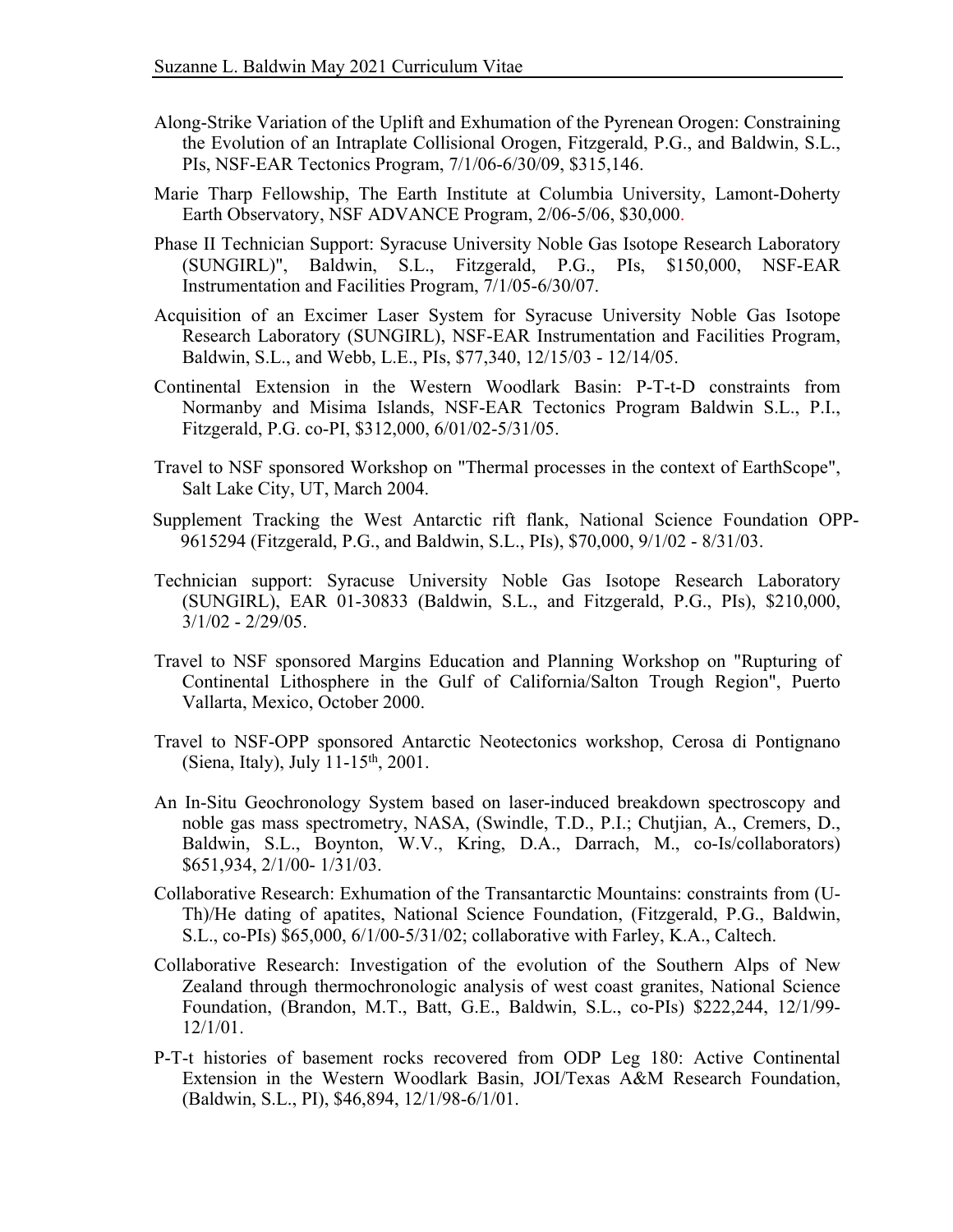- Support for Penrose Conference on Mid-Cretaceous to Recent Plate Boundary Processes in the Southwest Pacific; National Science Foundation (Baldwin, S.L., and Lister, G.S., co-convenors), \$15,000, March 1999.
- Penrose Conference: Mid-Cretaceous to Recent Plate Boundary Processes in the Southwest Pacific; Geological Society of America (Baldwin, S.L., and Lister, G.S., co-convenors), \$4,000, March 1999.
- Technician Support: Noble Gas Mass Spectrometry Laboratory; National Science Foundation (Baldwin, S.L., Swindle, T.D., and Zreda, M., PIs), \$52,000, February 1, 1998 - February 1, 2000.
- REU Supplement, Tracking the West Antarctic Rift flank; National Science Foundation, 1, 2002 – August 31, 2004. Office of Polar Programs (Fitzgerald, P.G. and Baldwin, S.L., PIs), \$5,000, September
- Tracking the West Antarctic Rift flank; National Science Foundation, Office of Polar Programs (Fitzgerald, P.G. and Baldwin, S.L., PIs), \$465,035, July 1, 1998- June 30, 2002.
- Upgrade of mineral separation laboratory and thermochronology research facilities; National Science Foundation (Baldwin, S.L. and Fitzgerald, P.G., PIs), \$30,000, June 1, 1995 - August 31, 1997.
- Technician Support: Noble Gas Mass Spectrometry Laboratory; National Science Foundation (Baldwin, S.L. and Swindle, T.D., PIs), \$60,000, August 1, 1994-January 31, 1998.
- Noble gas studies of early solar system history; National Aeronautics and Space Administration (Swindle, T.D., PI; Baldwin, S.L., Co-PI), \$39,463, June 1, 1994-June 1, 1995.
- Thermochronologic constraints on the formation of the Transantarctic Mountains, Antarctica; National Science Foundation (Fitzgerald, P.G. and Baldwin, S.L., PIs), \$286,183, July 1, 1994 - October 31, 1998.
- Thermochronologic evolution of the high-pressure metamorphic terranes and granodiorites of New Caledonia; National Science Foundation (Baldwin, S.L., PI), \$120,680, February 15, 1994- January 31, 1998.
- Noble gas studies of early solar system history; National Aeronautics and Space Administration (Swindle, T.D., PI; Baldwin, S.L., Co-PI), \$25,750, June 1, 1993-June 1, 1994.
- Noble gas studies of early solar system history; National Aeronautics and Space Administration (Swindle, T.D., PI; Baldwin, S.L., Co-PI), \$25,000, June 1, 1992-June 1, 1993.
- Age, origin, and tectonic significance of Mesozoic rocks in the Magdalena-Margarita region, SW Baja California Sur, Mexico; National Science Foundation (Sedlock, R.L., PI), \$89,314 (subcontract to Baldwin, S.L.), July 1, 1991-June 30, 1993.

**State**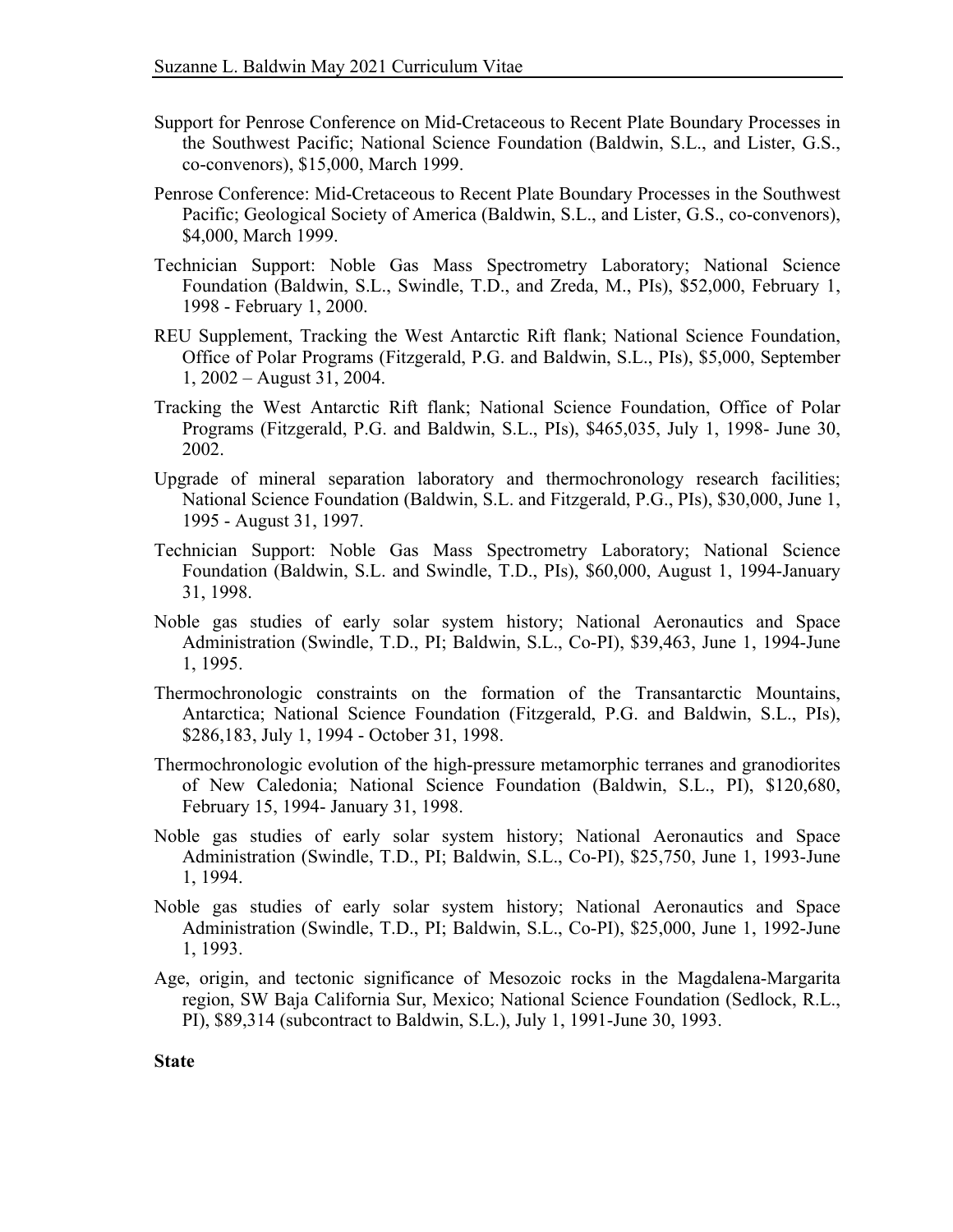- The University of Arizona Center for Thermochronology and Noble Gas Studies: Keck Zreda, M., Fitzgerald, P.G., PIs, \$40,000, July 1, 1996 - June 30, 1998. Foundation Matching Funds, University of Arizona, Baldwin, S.L., Swindle, T.D.,
- Upgrade of mineral separation laboratory and thermochronology research facilities; University of Arizona (Baldwin, S.L. and Fitzgerald, P.G., PIs), \$29,980, June 1, 1995- June 1, 1997.
- Timing of uplift, faulting, and mylonite formation in the Pinaleno Mountains, SE Arizona; University of Arizona Small Grants Program (Johnson, R., PI), \$4875 (subcontract to Baldwin, S.L.), December 14, 1992-December 14, 1993.
- $^{40}Ar^{39}Ar$  thermochronology of the Catalina metamorphic core complex, Arizona; University of Arizona Small Grants Program (Baldwin, S.L., PI), \$5000, January 1, 1993-December 31, 1993.

### **Other**

- Syracuse University Small Equipment grant, Acquisition of a HiCube 300H pumping station for the Syracuse University Noble Gas Isotope Research Laboratory, \$9706, 2019.
- Science Equipment Excellence Fund (SEEF) for enhancement of undergraduate labs, \$69,520 to Dept of Earth Sciences for petrographic microscopes for use in EAR 110 Dynamic Earth laboratories; 2014-2015.
- Mineralogy K-12 Outreach Activities, S.L. Baldwin, P.I., Soling Program, College of Arts & Sciences, Syracuse University, \$14,226, 2004-2008.
- Episodicity during Orogenesis, Lister, G.S., PI, Baldwin, S.L., Bertrand, J., Bouillier, A., Burg, J., Fanning, M., Foster, D., co-PI's, Australian Research Council, AU\$402,200, 1/2001-12/2003.
- The University of Arizona Center for Thermochronology and Noble Gas Studies, W.M. Keck Foundation (S.L. Baldwin, P.G. Fitzgerald, T. Swindle, and M. Zreda, PIs), \$300,000, June 1, 1995-June 1, 1996.

#### **INVITED TALKS AT COLLOQUIA OR SEMINARS**

Syracuse University, K.D. Nelson Lecture, Department of Earth Sciences April 25, 2019, "The (U)HP terrane of southeastern Papua New Guinea: a modern analogue for (U)HP terranes globally".

University of Iowa, Iowa City, Iowa, Dept of Earth and Environmental Sciences, Feb 2, 2018, "Discovering the World's Youngest Exhumed Ultrahigh-Pressure Terrane"

University of Canterbury, Christchurch, New Zealand, Feb 25, 2016, Dept of Geological Sciences Research Seminar, "Discovering the World's Youngest Exhumed Ultrahigh-Pressure Terrane"

University of Canterbury, Christchurch, New Zealand, March 31, 2016 Geol 473 Seminar, Dept of Geological Sciences, University of Canterbury "Geodynamic Evolution of New Zealand"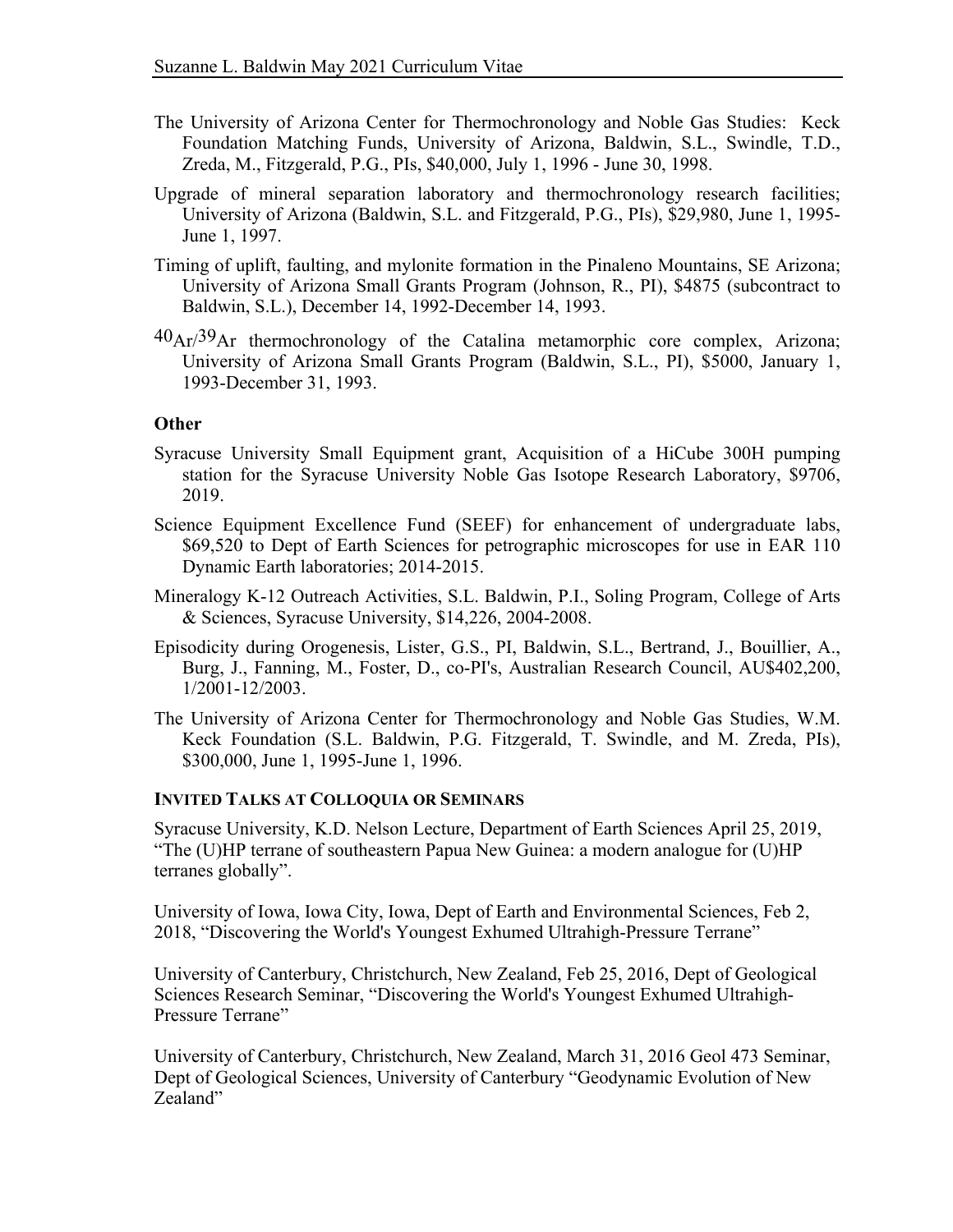University of Pittsburgh, Department of Geology and Planetary Science Colloquium Series, October 1, 2015, "Discovering the World's Youngest Exhumed Ultrahigh-Pressure Terrane"

 dynamics and plate tectonics in New Guinea: insights from exhumed (U)HP rocks". Università Roma Tre, Dept. of Geological Sciences, June 19, 2013, "Linking mantle

American Museum of Natural History, Department of Earth and Planetary Sciences, December 13, 2012, "Linking mantle dynamics and plate tectonics in New Guinea; insights from exhumed (U)HP rocks".

 Lamont Doherty Earth Observatory of Columbia University, Geodynamics seminar, May 7, 2012.

Dipartimento di Scienze Geologiche e Geotecnologie, Universita' Di Milano-Bicocco, Dec. 2, 2011.

Universite Joseph Fourier, ISTerre (Institut des Sciences de la Terre), Grenoble, Dec. 2, 2011.

Department of Geology, University of Papua New Guinea, Port Moresby, March 8, 2010.

 Polytechnic Institute, April 27, 2009. "Thermochronology of Solar System Materials" NY Center for Astrobiology, Rensselaer

NASA webinar, Astrobiology Seminar Series, RPI Team Overview, April 27, 2009.

Department of Earth & Environmental Sciences Seminar, Rensselaer Polytechnic Institute, NY, November 12, 2008

Department of Geology, Washington State University, Pullman, WA, March 6, 2008

IGERT Joint Program in Applied Mathematics and Earth & Environmental Physics, Columbia University, April 27, 2006

Smith Lecture, Department of Geological Sciences, University of Michigan, April 7, 2006

Department of Geology, Occidental College, March 3, 2006

Department of Earth Sciences, University of Southern California, March 6, 2006

Earth Science Colloquium at Lamont Doherty Earth Observatory, Columbia University, February 27, 2006

School of Earth Sciences, Victoria University of Wellington, April 2005

Department of Earth Sciences, Boston University, April 2004

Department of Geology and Geophysics, Yale University, March 2004

Department of Earth Sciences, Syracuse University, April 2003

Dept. of Earth and Atmospheric Sciences, Cornell University, October 2003

 Five College Geology Distinguished Lecture (Amherst College, University of Massachusetts, Hampshire College, Mount Holyoke College), Amherst, MA, November 2002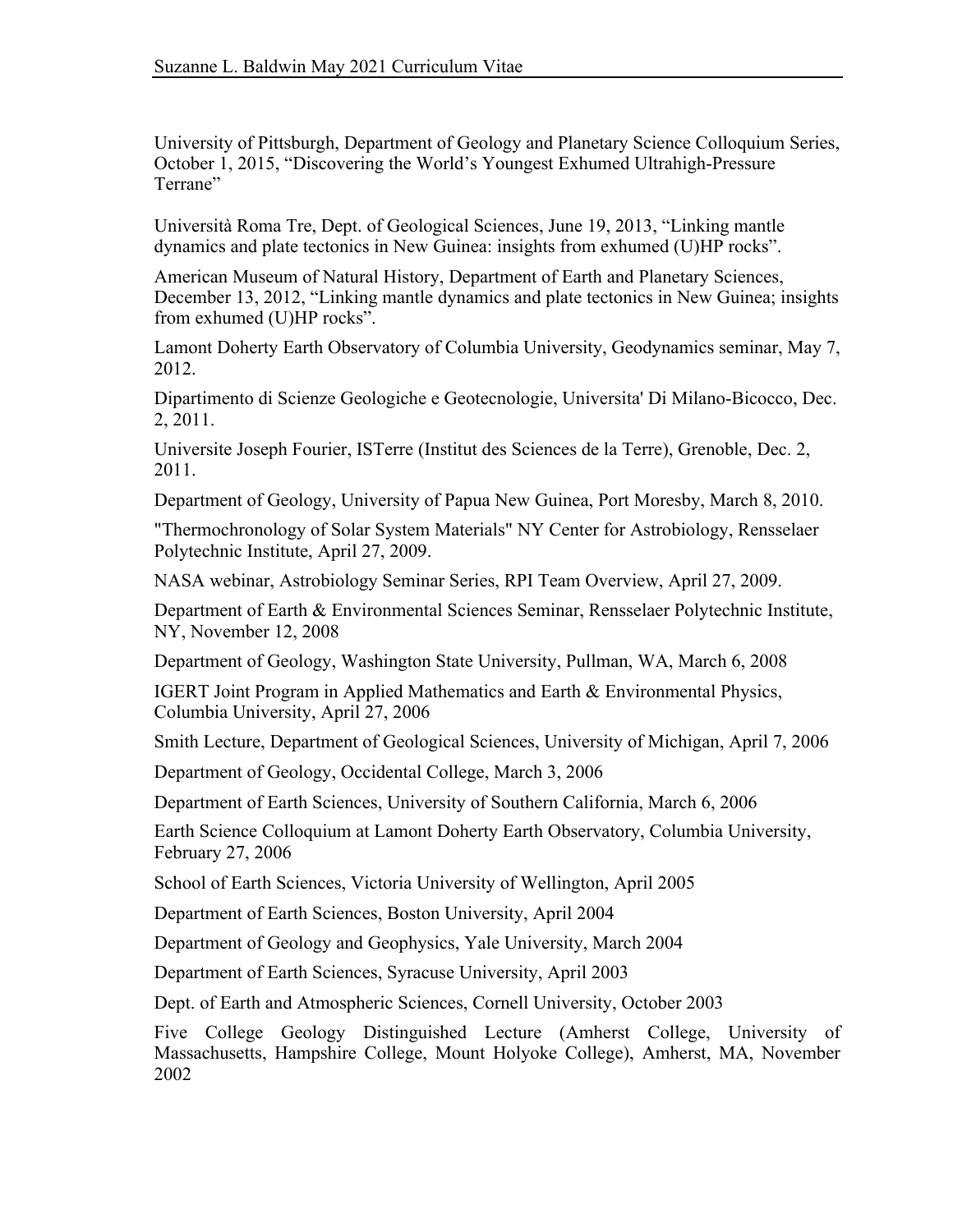Department of Geosciences, Pennsylvania State University, State College, PA, October 2002

Department of Earth Sciences, University of Rochester, Rochester, NY, April 2001

Department of Geosciences, Colgate University, Hamilton, NY, April 2001

Dept. of Earth and Atmospheric Sciences, University of Albany, Albany, NY, November 2000

Department of Earth Sciences, Syracuse University, February 1999

Geosciences Department, University of Arizona, October 1998

Geology Department, New Mexico Tech, November 1998

Research School of Earth Sciences, Victoria University of Wellington, September 1997

Department of Earth Sciences, Monash University, Melbourne, Australia, August 1997

Institute of Geological and Nuclear Sciences, Wellington, New Zealand, July 1997

Department of Geological Sciences, University of Canterbury, Christchurch, May 1997

Department of Earth and Planetary Sciences, University of New Mexico, September 1996

Department of Geology, Arizona State University April, 1996

Thermochronology Seminar, University of California at Los Angeles, December 1991

Department of Geology, Australian National University, April 1991

Research School of Earth Sciences, Australian National University, September 1991

# **INVITED PAPERS PRESENTED AT CONFERENCES OR SYMPOSIA**

2017 invited keynote, Geochemical dynamics in subduction zones session,12th International Eclogite Conference, Åre, Sweden.

2015 invited speaker, joint meeting of the Geological Society of America and Geological Society of China, session T2. Bridging Two Continents: Advances in Crustal Subduction and Ultrahigh-Pressure Metamorphism. Baltimore, MD, November 1-4, 2015.

2013 invited speaker, American Geophysical Union Fall Meeting, T44C-01 Linking Earth surface dynamics and deep tectonic processes.

2012 invited speaker, American Geophysical Union Fall Meeting, T12A Evolution of the Continental Lithosphere.

2011 invited speaker, NASA Astrobiology Executive Council meeting, "Applications of Noble Gas Studies to Astrobiology".

2011 invited speaker, GSA Annual Meeting, Ultrahigh-Pressure Metamorphism: Observations from Nano- through Outcrop- to Plate-Tectonic Scales I: In Honor of J.G. Liou, 2011 MSA Roebling Medalist.

 and Evolution (RIE) Initiative, Santa Fe, New Mexico, November 4-6, 2010 2010 invited speaker, NSF GeoPRISMS Implementation Workshop for the Rift Initiation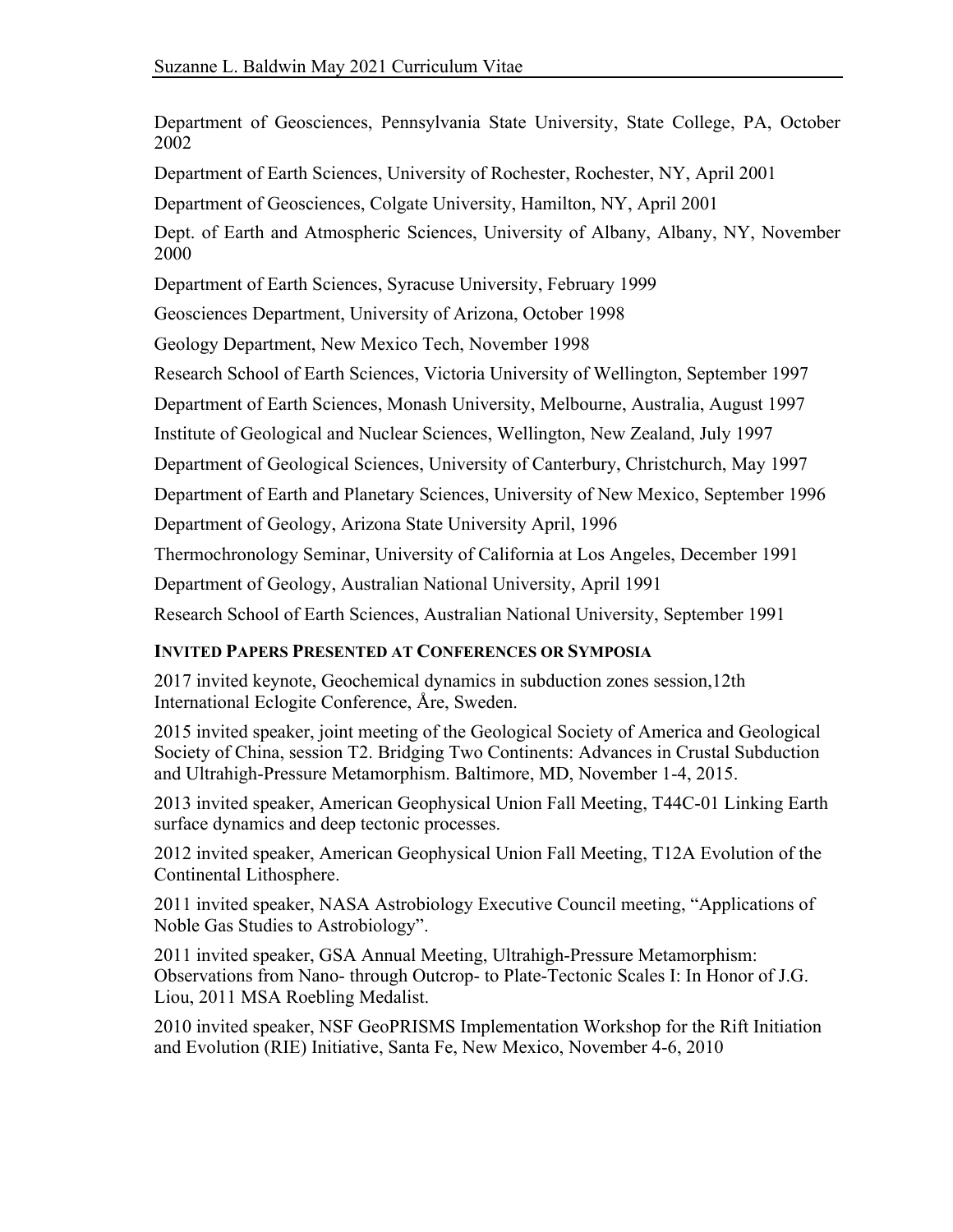2010 invited speaker, Geological Society of America Global Meeting, Tectonics Crossroads: Evolving Orogens of Eurasia–Africa–Arabia, Middle East Technical University, Ankara-Turkey 3-8 October 2010

2009 Geological Society of America Annual meeting, invited talk in session T46. Linking Shallow to Deep Crustal Processes in Arc and Collisional Orogens

2008 invited talk at FT 2008- The Eleventh International Conference on Thermochronology, Anchorage, AK.

 2007 invited talk at Subduction Zone Dynamics Conference, Ruhr- Bochum University, Germany.

2007 American Geophysical Union Fall meeting, invited speaker in session "Linking Precise Dates to Accurate Ages in Continental Tectonics",

2006 Annual meeting of the Geological Society of America, Philadelphia, invited speaker in session on "Modern to Precambrian Subduction Systems: Convergent Margin Behavior and Evolution Over Geologic Time".

2006 Goldschmidt Meeting, August, 2006, Melbourne Australia, invited speaker in sessions "Continental Crust Subduction and Recycling" and "Fast and Furious or Slow and Steady- Rates of Geologic Processes".

 Ultrahigh –pressure metamorphism: multidisciplinary approaches and where to go: 2005 American Geophysical Union Fall meeting, invited speaker in session V54B. Geodynamics.

 2005 Salt Lake City Annual Meeting of the Geologic Society of America, invited speaker in session T121. Thermochronology: Techniques, Applications, and Interpretations II, (October 16–19, 2005).

Plate Tectonics, Plumes and Planetary Lithospheres Conference, November 12-15, 2004, Houston, TX

NSF-sponsored Neotectonics Workshop Siena, Italy, July 2001

 Lithosphere in the Gulf of California/Salton Trough Region", Puerto Vallarta, Mexico, NSF-sponsored Margins Education and Planning Workshop on "Rupturing of Continental October 2000.

 Symposium on "Timing and Rates of Geological Processes", Fall AGU Meeting, December 2000.

8<sup>th</sup> International Symposium on Antarctic Earth Sciences, Wellington, NZ, July 1999.

 Penrose Conference on Exhumation processes: Normal faulting, ductile flow, and erosion, Chania, Crete, October, 1996.

VII International Symposium on Antarctic Earth Sciences, Siena, Italy, September 1995

Cordilleran Section Meeting, Geological Society of America, Fairbanks, Alaska, May 1995

### **INVITED PARTICIPANT**

International Continental Drilling Workshop (ICDP), Cornell University, Ithaca NY, January 8-10, 2020: Invited workshop participant. See Jordan, T., et al. "Exploring by boring: Geothermal wells as research tools." *Eos, Transactions American Geophysical*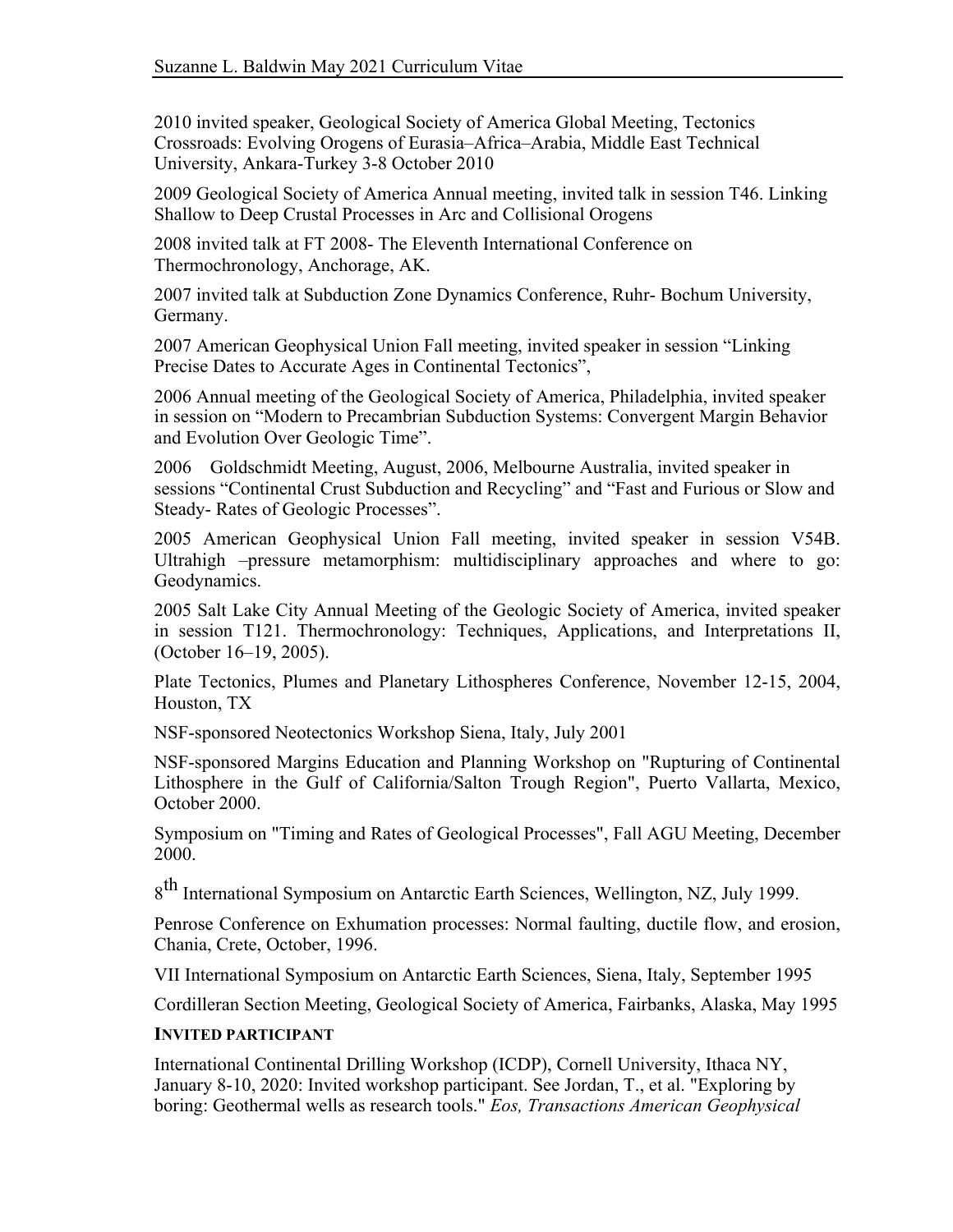*Union* 101 (2020) for a summary of this workshop.

Challenges and Opportunities for Research in Tectonics: Understanding Deformation and the Processes that Link Earth Systems, from Geologic Time to Human Time, NSF Future of Tectonics Workshop Participant, University of Wisconsin-Madison, May 20-22, 2016, and Pre-Workshop Idea Paper Contributor.

 Geochronology. 2014 workshop convened prior to the Goldschmidt 2014 Conference, on September 2014, Chamonix France. Harrison, T.M.(UCLA), Baldwin, S.L. (Syracuse), Berkeley), Singer, B. (UW-Madison). 2014-2015 NSF committee charged to assess Opportunities and Challenges to U.S. June 7th, in Sacramento, California and prior to the Thermochronology conference M. Caffee, (Purdue) G. Gehrels (UA), Schoene, B.L. (Princeton), Shuster, D.S. (UC

NSF GeoPRISMS Implementation Workshop for the Rift Initiation and Evolution (RIE) Initiative, Santa Fe, New Mexico, November 4-6, 2010.

ESF Topo-Europe Eurocores Project: Coupled climatic/tectonic forcing of European topography revealed through thermochronometry – Thermo-Europe; ESF/IGCP Summer school on modelling thermochronology data, September 20-23, 2009, Aussois, southeast France. Senior participant.

NSF sponsored workshop "Thermal processes in the context of EarthScope", Salt Lake City, UT, March 2004.

 Transantarctic Mountains and the West Antarctic Rift: A linked system," Estes Park, CO, NSF/USGS sponsored international workshop, "Geodynamic evolution of the April, 1994

# **VOLUNTEERED TALKS AT CONFERENCES**

See Appendix A for list of abstracts.

### **CONFERENCES CONVENED**

Geological Society of America Penrose Conference on "Mid-Cretaceous to Recent Plate Boundary Processes in the Southwest Pacific", Baldwin, S.L., and Lister, G.S., conveners, March 25-30, 1999, Wilderness Lodge, South Island, New Zealand.

### **WORKSHOPS CONVENED**

 MAY 6-8 2012, LAMONT DOHERTY EARTH OBSERVATORY OF COLUMBIA UNIVERSITY, Papua New Guinea Continental Dynamics group meeting on *"How Is Rifting Exhuming the Youngest HP/UHP Rocks on Earth"*, G.Abers and S. Baldwin co-conveners.

 group meeting, convened for scientists working on the project *"How Is Rifting Exhuming*  December 12-13 2009, Convenor and speaker, Papua New Guinea Continental Dynamics *the Youngest HP/UHP Rocks on Earth"*, Christian Brothers Retreat and Conference Center, Napa, California,. Twenty-two scientists participated from the US, New Zealand, and Germany.

August 26, 2009, Syracuse University Women in Science And Engineering Faculty Mentoring workshop, Dr. Meggin McIntosh, *Poised for Life…Poised for Success: Maintaining Balance and Equilibrium as a Woman in Academia*.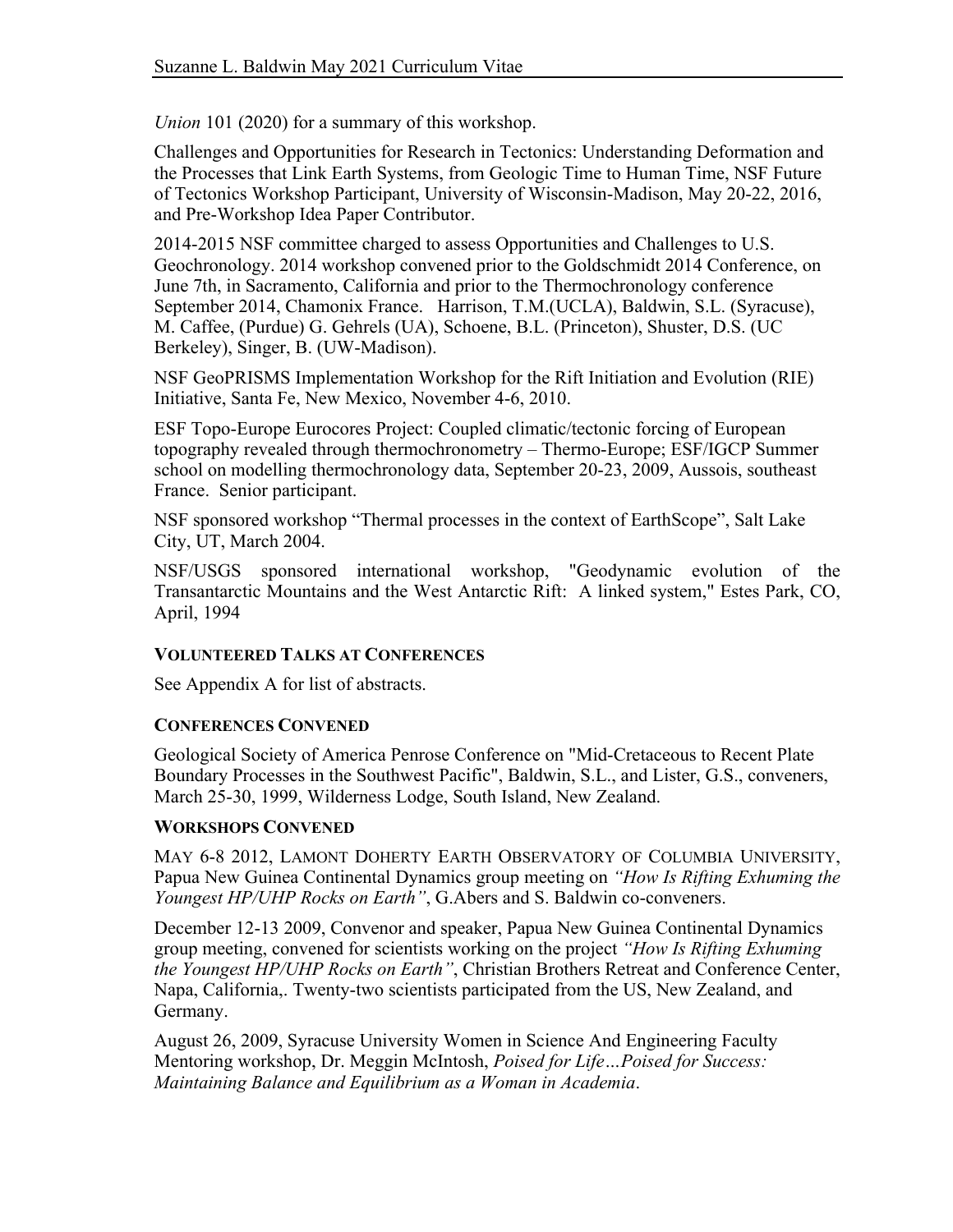#### **CONFERENCE SESSIONS CONVENED**

 2020 GSA annual meeting session Metamorphic Geochemistry without borders: A session  to honor 2020 Dana Medalist, Daniela Rubatto, Montreal, Canada. (*delayed to 2021 due to COVID*).

2012 34<sup>th</sup> International Geological Congress, Fraser, G., Baxter, E., Baldwin, S.L., coconveners, *"Rates of Metamorphic Processes"*, Brisbane, Australia.

Fall 2012 American Geophysical Union meeting, Baldwin, S.L., Malusa, M., Mann, W.P., "*Tectonic mechanisms for extension along convergent margins",* San Francisco, CA.

Fall 2010 American Geophysical Union meeting, Webb, L.E., and Baldwin, S.L., coconvenors, *"The Wilson Cycle revisited,"* San Francisco, CA.

Fall 2008 American Geophysical Union meeting, Webb, L.E., and Baldwin, S.L., coconvenors, *"Microplate Geodynamics,"* San Francisco, CA.

 convenors, *"Rapid, along-strike kinematic, tectonic, and thermochronologic variations*  Fall 2004 American Geophysical Union meeting, Baldwin, S.L., and Mann, P., co*within obliquely convergent circum-Pacific plate boundary zones,"* San Francisco, CA.

## **CURRICULUM DEVELOPMENT/COURSES TAUGHT**

 Mineralogy (Earth Science undergraduate majors and graduate course) Petrology (Earth Science undergraduate majors and graduate course) Geochronology (upper level undergraduate and graduate course) Geohazards and Natural Disasters Dynamic Earth (general education science course) Physical Geology for Earth Science majors Optical Mineralogy Thermochronology (upper level undergraduate and graduate course)

Graduate Research Seminars –

- *Topics in Noble Gases*
- *Subduction Zone Dynamics*
- *Mineral Deposits of Australia*
- *Plate Boundary Processes in the SW Pacific*
- *(U/Th)/He dating and its application to tectonics and landscape evolution*
- *Active tectonics of New Zealand*
- *Microtectonics: unravelling P-T-t-D histories of crustal terranes*
- *Continental Extension Tectonics*
- *Microplate Dynamics*
- *Metamorphic Core Complexes in Space and Time*
- *Thermochronology of Planetary Surfaces*
- *Practicum in Scientific Communication*
- *The SESSion: Solid Earth Seminar Series*

A Sense of Place: Earth Science field-based course for high school teachers

Freshman/1<sup>st</sup> year Forum- seminar for incoming freshman/1<sup>st</sup> year students

 Undergraduate Honors Seminar (HNR100)- Earth sciences, exploration and extreme environments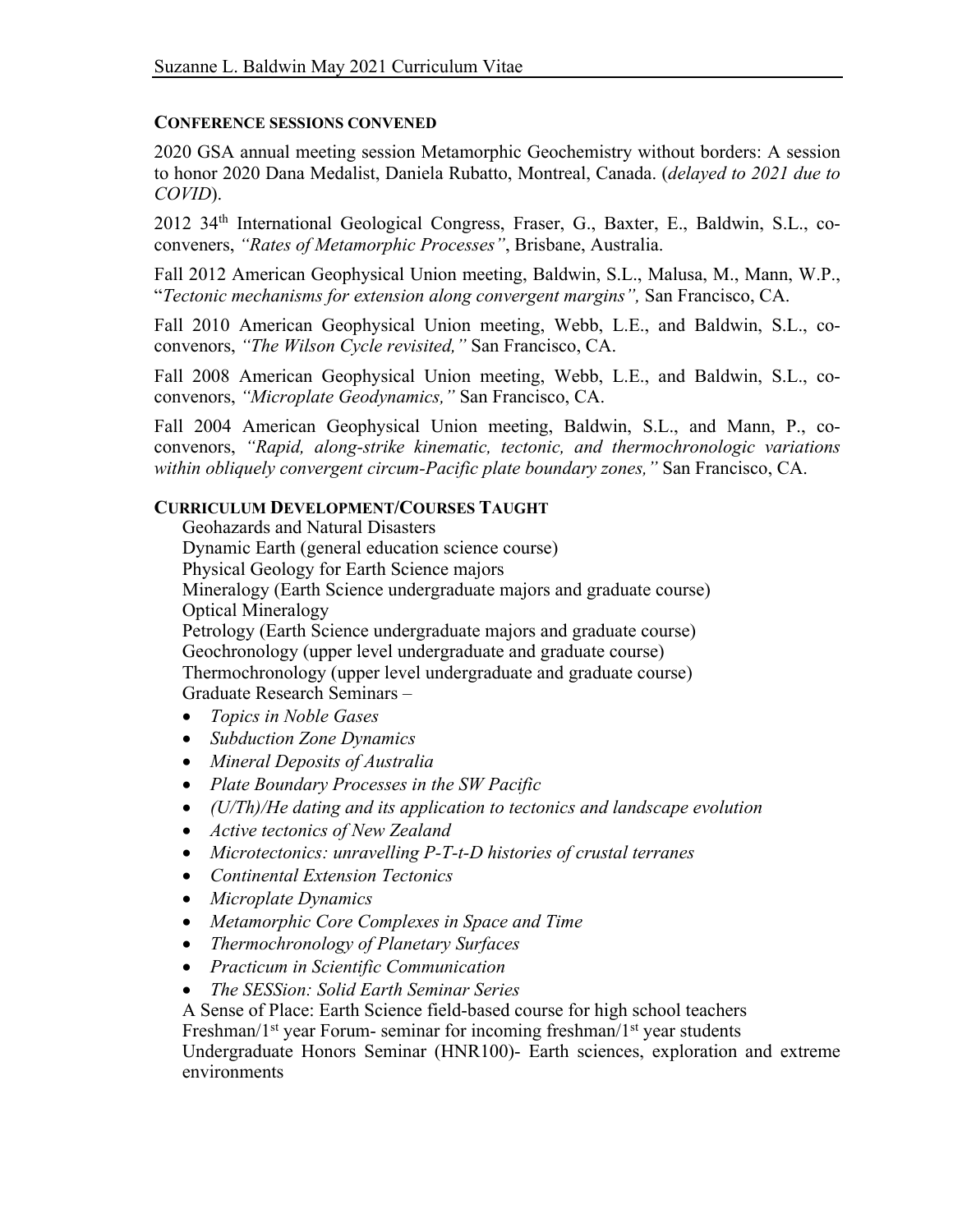# **Geologic Research and Field Experience**

| $2015$ - present  | Fieldwork in Northern Appalachian Orogen                                                                                 |  |  |  |  |
|-------------------|--------------------------------------------------------------------------------------------------------------------------|--|--|--|--|
| 2013-2017         | Fieldwork in Western Alps, Calabria, Corsica (Italy)                                                                     |  |  |  |  |
| March 2010        | Expedition leader, NSF funded fieldwork in the Woodlark Rise, Milne Bay                                                  |  |  |  |  |
|                   | Province, Papua New Guinea                                                                                               |  |  |  |  |
| January 2009      | Expedition leader, NSF funded fieldwork in the Louisiade Archipelago of<br>Papua New Guinea                              |  |  |  |  |
| January 2008      | Expedition leader, NSF funded fieldwork in the Milne Bay region                                                          |  |  |  |  |
|                   | (Goodenough, Ferguson and Normanby Islands) of Papua New Guinea                                                          |  |  |  |  |
| June 2007         | Co-Principal Investigator, NSF funded fieldwork in the central and west-<br>central Pyrenees                             |  |  |  |  |
| March 2007        | Co-Investigator, Fieldwork in the central Cyclades region of the Aegean                                                  |  |  |  |  |
|                   | (Syros and Sifnos); Michael Broecker. PI, University of Muenster; funded                                                 |  |  |  |  |
|                   | by German government                                                                                                     |  |  |  |  |
| Jan 2006          | Expedition leader, NSF funded fieldwork in the Milne Bay region<br>(Goodenough and Ferguson Islands) of Papua New Guinea |  |  |  |  |
| Aug 2004          | Fieldwork in the west central Pyrenees, funded by the Spanish Government                                                 |  |  |  |  |
|                   | (Department of Science and Technology through the University of                                                          |  |  |  |  |
|                   | Barcelona)                                                                                                               |  |  |  |  |
| Oct 04, Nov 05    | Geologic fieldwork, Catalina Mountains, AZ                                                                               |  |  |  |  |
| Dec 2003          | NSF funded fieldwork at Misima Island, Papua New Guinea                                                                  |  |  |  |  |
| Dec $02 - Jan 03$ | Expedition leader, NSF funded fieldwork in the Milne Bay region (mainly                                                  |  |  |  |  |
|                   | Normanby Island) of Papua New Guinea                                                                                     |  |  |  |  |
| June 2002         | Fieldwork in the central and western Pyrenees, funded by the Spanish                                                     |  |  |  |  |
|                   | Government (Department of Science and Technology through the                                                             |  |  |  |  |
|                   | University of Barcelona)                                                                                                 |  |  |  |  |
|                   | Dec 01 – Feb 02 NSF funded expedition to the Reedy Glacier, Transantarctic Mountains,                                    |  |  |  |  |
|                   | P.G. Fitzgerald, expedition leader.                                                                                      |  |  |  |  |
| Feb 2001          | NSF funded geologic fieldwork, Australian-Pacific plate boundary South                                                   |  |  |  |  |
|                   | Island, NZ.                                                                                                              |  |  |  |  |
| Dec 98 – Jan 99   | NSF funded expedition to the Thiel Mountains, Ohio Range, Transantarctic                                                 |  |  |  |  |
|                   | Mountains, P.G. Fitzgerald, expedition leader                                                                            |  |  |  |  |
| Sept - Oct 98     | Southern fold and thrust belt of the Pyrenees, Ebro Basin, Spain.                                                        |  |  |  |  |
| Sept-Oct 1997     | Metamorphic core complexes of the Aegean, funded by Australian Research                                                  |  |  |  |  |
|                   | Council, Gordon Lister, co-PI.                                                                                           |  |  |  |  |
| 1997              | Geologic fieldwork, South Island, NZ                                                                                     |  |  |  |  |
| Oct, 1996         | Metamorphic core complexes of the Aegean, with Gordon Lister, co-PI.                                                     |  |  |  |  |
| Nov-Dec 95        | N.S.F. funded expedition to Shackleton Glacier area, Transantarctic                                                      |  |  |  |  |
|                   | Mountains, P.G. Fitzgerald, expedition leader.                                                                           |  |  |  |  |
| June-July 95      | N.S.F. funded geologic fieldwork, Pyrenees, P.G. Fitzgerald, expedition                                                  |  |  |  |  |
|                   | leader.                                                                                                                  |  |  |  |  |
| June-July 94      | Expedition leader, N.S.F. funded geologic fieldwork in New Caledonia.                                                    |  |  |  |  |
| April 1992        | Geologic fieldwork, high pressure terrane, New Caledonia.                                                                |  |  |  |  |
| May 1992          | Geologic fieldwork, metamorphic core complexes of the Basin and Range<br>Province, AZ.                                   |  |  |  |  |
| June 1992         | Geologic fieldwork, high pressure terrane, Santa Margarita and Magdalena                                                 |  |  |  |  |
|                   | Islands, Baja California                                                                                                 |  |  |  |  |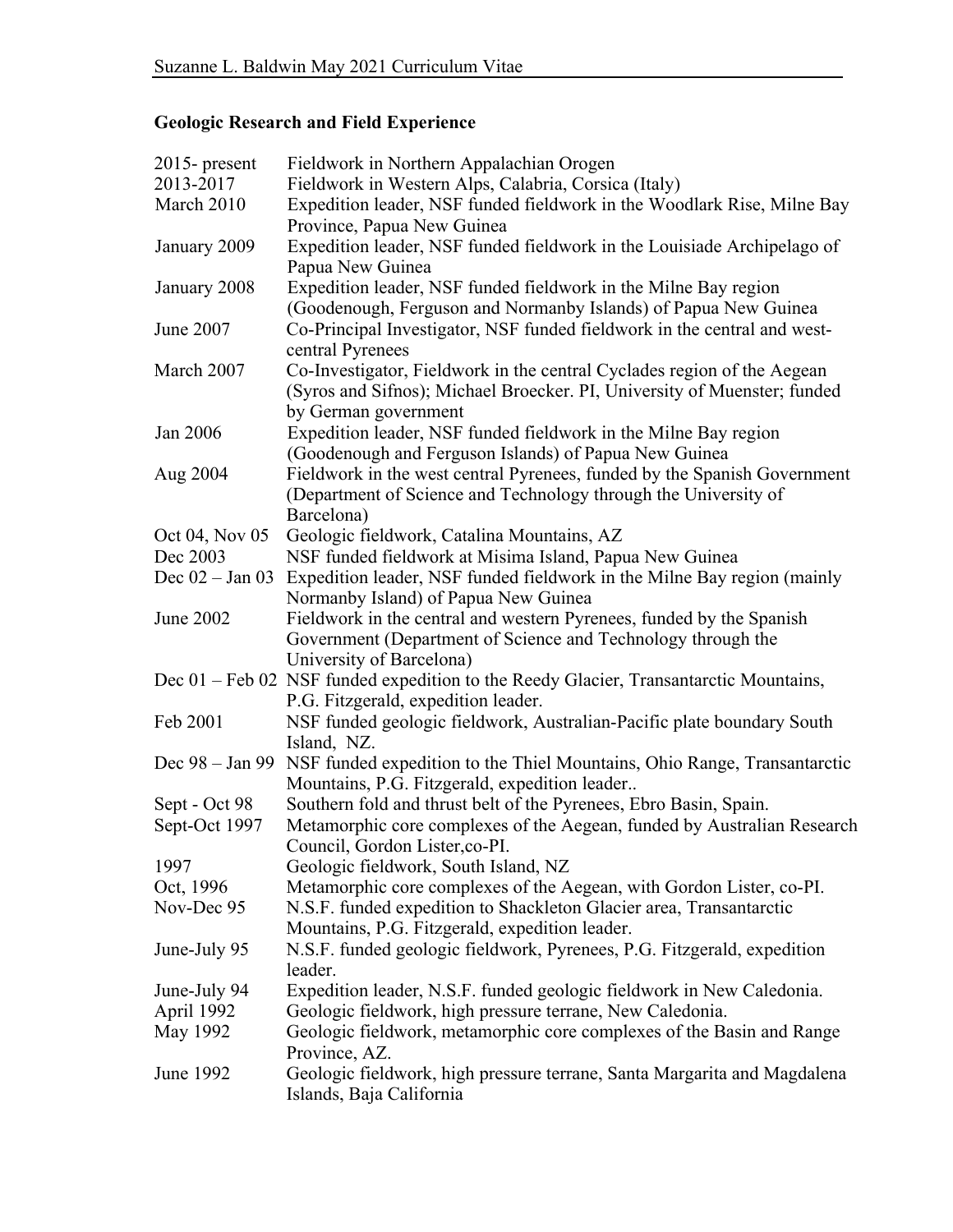|               | September 1989 Geologic fieldwork, metamorphic core complexes, Central Cyclades, |
|---------------|----------------------------------------------------------------------------------|
|               | Greece                                                                           |
| April 1989    | Geologic fieldwork, metamorphic core complexes, D'Entrecasteaux Islands,         |
|               | Papua New Guinea                                                                 |
| Sept-Oct 1986 | Geologic fieldwork, Polar Duke Expedition to Diego Ramirez Islands,              |
|               | Argentina                                                                        |
| 1984-1986     | Three field seasons, high pressure terrane, Cedros and San Benito Islands,       |
|               | Baja California                                                                  |
| 1982-1983     | Two field seasons, geologic fieldwork, Barbados accretionary complex             |

### **PROFESSIONAL SERVICE**

2021 URGE Participant Syracuse University faculty pod; community-wide journal reading and policy-design curriculum to help Geoscientists unlearn racism and improve accessibility, justice, equity, diversity, and inclusion in our discipline.

#### **Professional Committees**

| 2019- present Awards Committee Chair; Committee for the International |
|-----------------------------------------------------------------------|
| Thermochronology Conferences                                          |

- Forum Review Committee 2016-2018 Geological Society of America Penrose Conference and Thompson Field
- 2014-present Committee for the International Thermochronology Conferences
- 2012-2018 American Geophysical Union, Tectonophysics Section, Jason Morgan Award Committee
- 2014-2015 NSF-appointed Steering Committee to assess Opportunities and Challenges for U.S. Geochronology
- 2012-2015 Evolution of Cenozoic UHP terranes: From Convergence to Extension" Geochemistry, Geophysics, Geosystems Theme Editor, "Lithospheric
- 2011 Nominating Committee for Officers MGPV Division of Geologic Society of America
- Composition & Evolution 2005-2008 International Union of Geological Sciences, Commission on Solid Earth
- 2005- International Lithosphere Program, Scientific Committee on "Ultra-Deep Continental Crust Subduction"
- **Reviewer of manuscripts for:** American Geophysical Union Monograph Series; Australian Journal of Earth SciencesContributions to Mineralogy and Petrology; Chemical Geology; Earth and Planetary Science Letters; Geochimica et Society of America Bulletin; Geological Society of London Special Publication Series; Geology; Geophysical Journal International; Journal of Metamorphic Science; Nature; Proceedings of the National Academy of Sciences; Science; Cosmochimica Acta; Geochemistry, Geophysics, Geosystems; Geological Petrology; Journal of Geophysical Research; Lithos; Meteoritics and Planetary Tectonics; Tectonophysics; Physic and Chemistry of Minerals

#### **Reviewer of grant proposals:**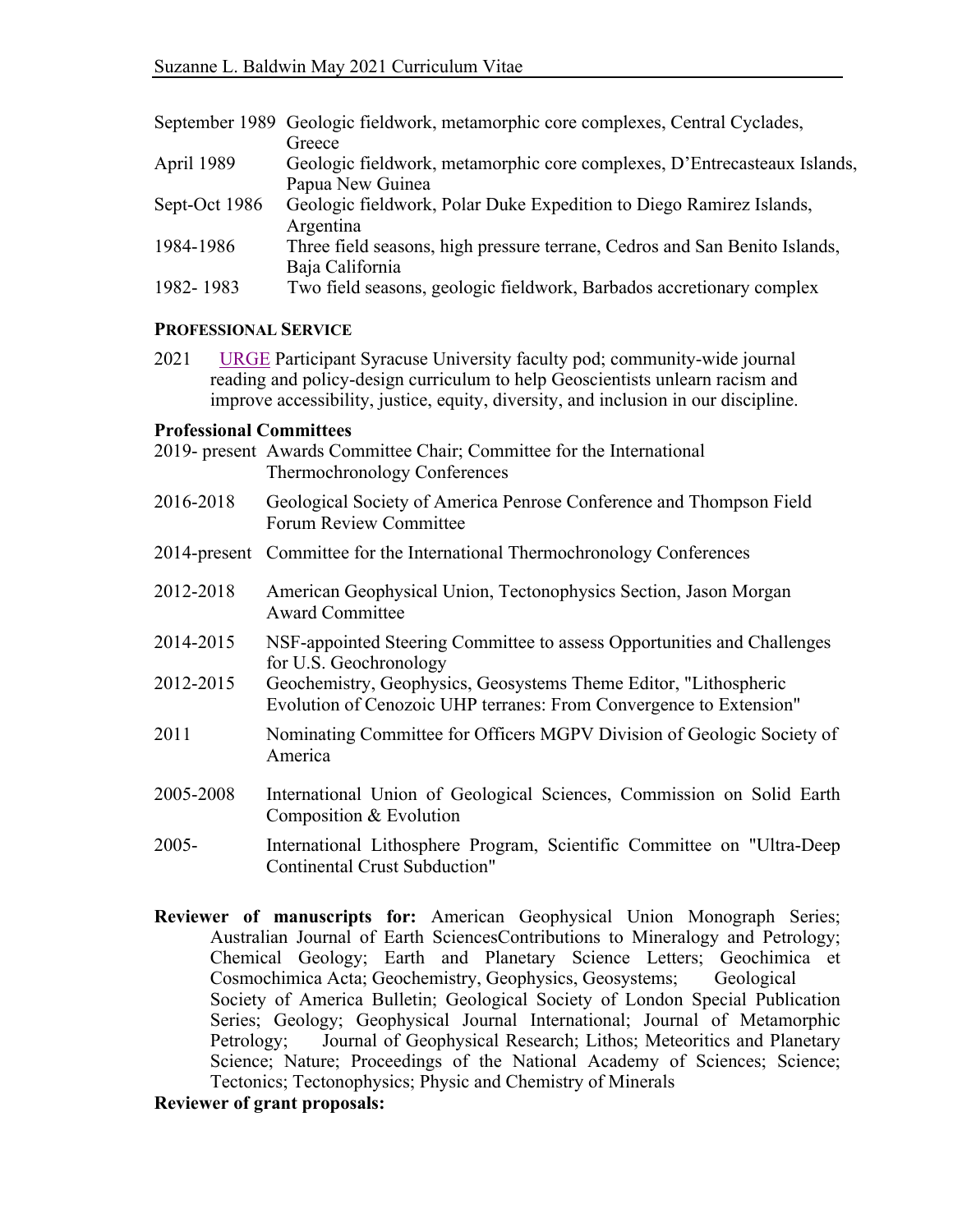U.S. National Science Foundation:

 Earth Science Divisions of Tectonics, Petrology and Geochemistry, Instrumentation and Facilities, Continental Dynamics, Office of Polar Programs Ocean Sciences-Marine Geology and Geophysics Program

New Zealand Marsden Foundation

Netherlands Organization for Scientific Research

Australian Research Council

Canadian Research Council

# **UNIVERSITY SERVICE**

#### **Syracuse University**

- 2021 Justice, Equity, Diversity and Inclusion (JEDI) Committee Chair, Dept of Earth and Environmental Sciences
- 2019-present Syracuse University Senator
- 2019- present Syracuse University Senate Research Committee
- 2017- present Syracuse University, Radiation Safety Committee, Chair
- 2016-2017 Syracuse University Senator
- 2016-2017 Syracuse University Senate Research Committee
- 2015-2017 Graduate Admissions Committee Member, Earth Sciences Dept.
- 2014 Faculty Representative and Speaker at Chancellor Kent Syverud's Inauguration as Syracuse University's 12<sup>th</sup> Chancellor and President 2013-2014 Chair, Petrology Search Committee, Earth Sciences Dept.
- 
- 2012-2020 Analytical Facilities Committee, Chair, Earth Sciences Dept.
- 2002-2020 Women in Science and Engineering, Coordinator Faculty Mentoring Program
- 2000-present Syracuse University Radiation Safety Committee
- 2010-2011 Geophysics Search Committee, Earth Sciences Dept.
- 2007-present Analytical Facilities Committee, Earth Sciences Dept.
- 2005-present Faculty Mentoring Committees, Earth Sciences Dept.
- 2002, 2008 Freshman Advisor, College of Arts & Sciences
- 2002, -08, -10 Freshman Summer Advisor, College of Arts & Sciences
- 2005 College of Arts & Sciences Committee on Programs Abroad (DIPA)
- 2004-05 Search Committees- Crustal Dynamics (Earth Sciences Department),
- Inorganic Chemistry, Physical Chemistry (Chemistry Department)
- 2002 Chair, Stable Isotope Geochemist Search Committee, Earth Sciences Department
- 2002, -12, -15 Freshman Forum Leader, College of Arts & Sciences
- August 2001 SU Graduate School Host for International TA's
- August 2001 New Faculty Orientation Discussion Group Leader

### **University of Arizona**

| 1997 |  |  | Annual Review Committee, Geoscience Department |
|------|--|--|------------------------------------------------|
|      |  |  |                                                |

1992-1996 Graduate Policy Committee, Geoscience Department